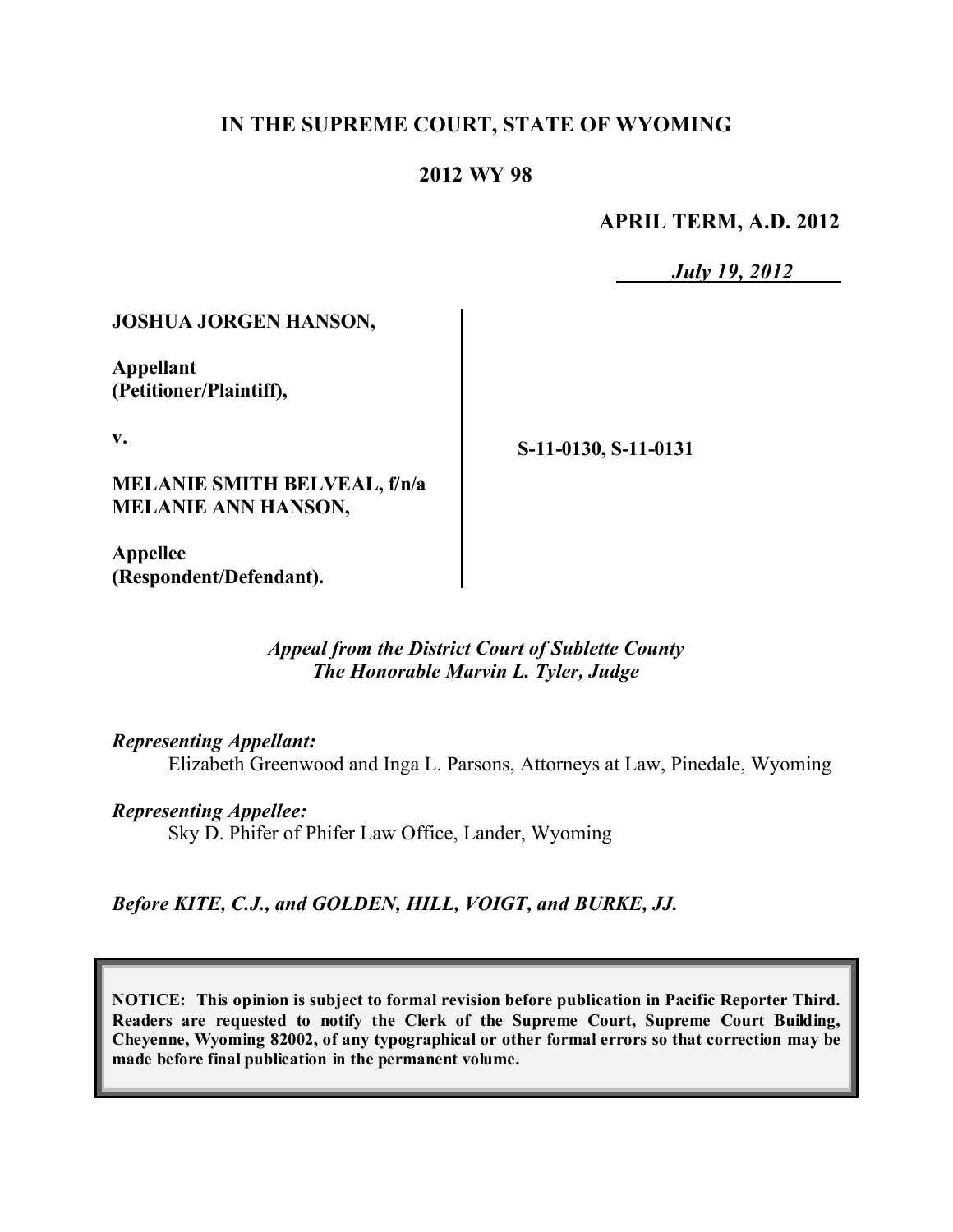**GOLDEN**, Justice.

[¶1] These combined appeals arise out of post-divorce proceedings. In No. S-11-0130, Father appeals the district court's order denying his petition to modify the parties' divorce decree, which granted mother primary physical custody of their minor child, and to grant him primary physical custody of their child. In No. S-11-0131, Father appeals the district court's order that he pay Mother \$4,680 for attorney's fees and costs she incurred in defending Father's petition to modify custody. We affirm both orders.

#### **ISSUES**

[¶2] Father presents five issues for our review, which we have rephrased for the sake of simplicity as follows:

> I. Whether the district court erred in finding unconstitutional a clause in the Stipulated Divorce Decree which provided that a move out of state by either party constituted a material change of circumstances sufficient to seek a modification of custody.

> II. Whether the district court erred in finding there had not been a material change in circumstances to justify a change in custody.

> III. Whether the district court erred in finding that a modification of custody would not be in the best interests of the child.

> IV. Whether the district court reversibly erred in admitting hearsay statements of the child's treating physician and excluding certified copies of the criminal convictions of Mother's brother and her current spouse.

> V. Whether the district court erred in awarding Mother reasonable attorney fees.

# **FACTS AND PROCEEDINGS**

[¶3] The parties were married in September 2006 in Pinedale, Wyoming, and lived in that area at the time of their divorce in March 2009. Mother brought into the marriage a child from a previous relationship, and the parties' marriage produced one son, CJH, who was born in April 2007. The parties divorced in March 2009, and, pursuant to a Stipulated Decree of Divorce entered by the district court, the parties had joint legal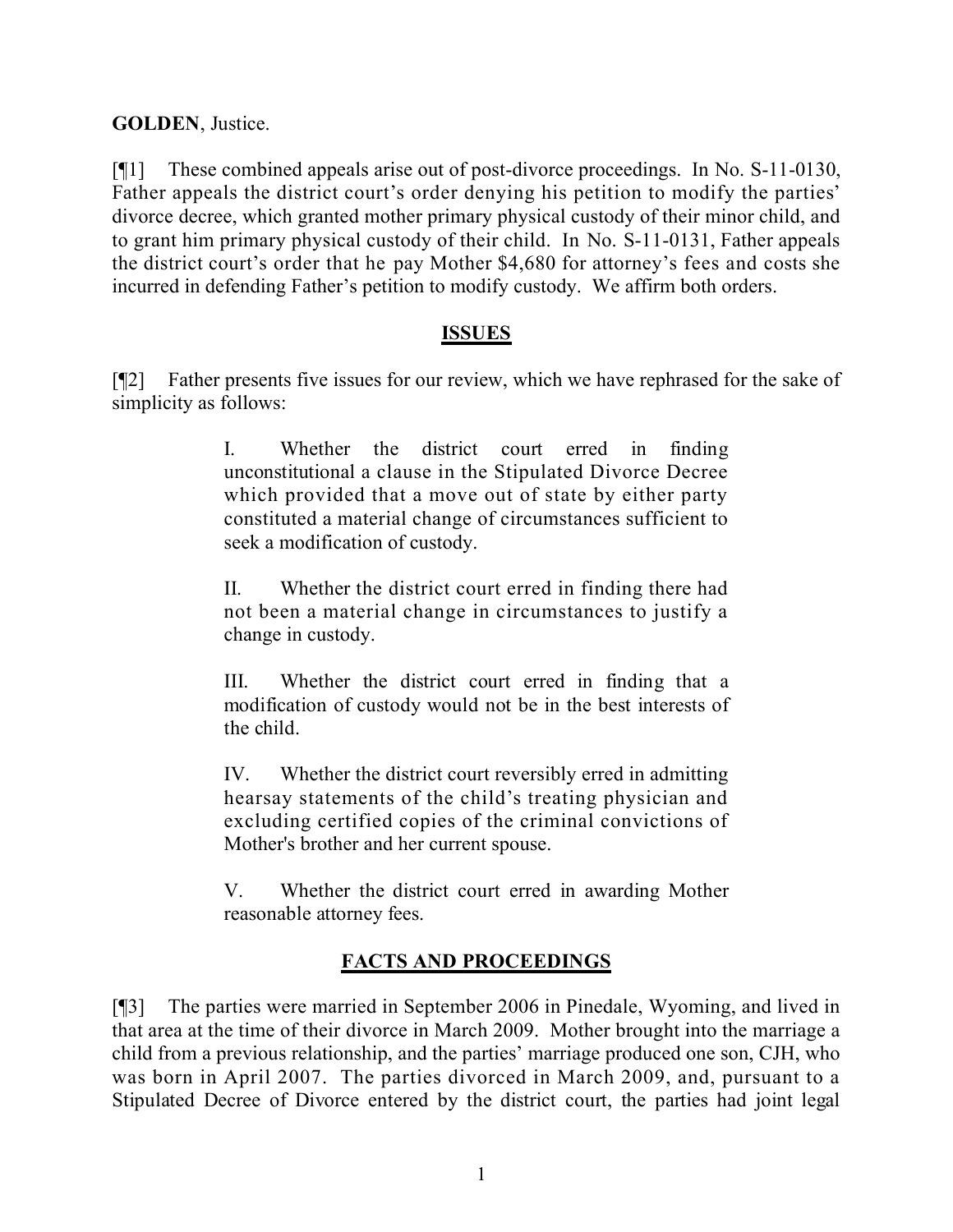custody of CJH, with Mother being the primary residential custodial parent subject to reasonable liberal visitation by Father. The decree included a relocation provision, which stated:

> It is agreed that if one or the other parties move out of the state of Wyoming then for purposes of this agreement, the parties agree that such a move constitutes a material change of circumstance sufficient to seek a modification of this agreement.

[¶4] In October 2009, Mother, who was remarried and pregnant with her third child, informed Father of her intention to move with CJH to Driggs, Idaho. Father was residing in Daniel, Wyoming, as he had been for several years. On October 14, 2009, Father filed a petition requesting, among other relief, an order for custody modification granting him residential and physical custody of the parties' minor child, CJH. In the petition, Father alleged Mother's intention to move with CJH to Idaho and, referencing the relocation provision contained in their divorce decree, alleged that the move constituted a material change of circumstance warranting modification of custody. Father also alleged the occurrence of additional changes of circumstance and that those changes of circumstance warranted modification of custody.

[¶5] Mother timely responded to Father's petition, alleging, among other matters, that the relocation provision contained in their divorce decree was void and unenforceable; denying the occurrence of additional material changes of circumstance; and asserting a counterclaim which sought, among other relief, modification of Father's visitation and attorney's fees and costs.

[¶6] Mother and CJH moved to Driggs, Idaho, in November 2009, but moved back to Wyoming a few months later, in January 2010. In between Mother's move to Idaho and return to Wyoming, the district court held a hearing concerning temporary custody of CJH and determined that physical custody of the child should remain with Mother pending resolution of Father's petition. At that hearing, the district court expressed concern about the divorce decree's relocation provision and directed the parties to brief the issue whether that provision affected the court's subject matter jurisdiction to entertain Father's petition.

[¶7] In its decision letter issued on August 5, 2010, the district court ruled that it had jurisdiction to consider the merits of Father's petition. In particular, referencing the divorce decree's relocation provision, the court stated that it

> is bound to make an independent determination, after a hearing, as to whether [Father] has carried his burden of proving the existence of "a material change in circumstances"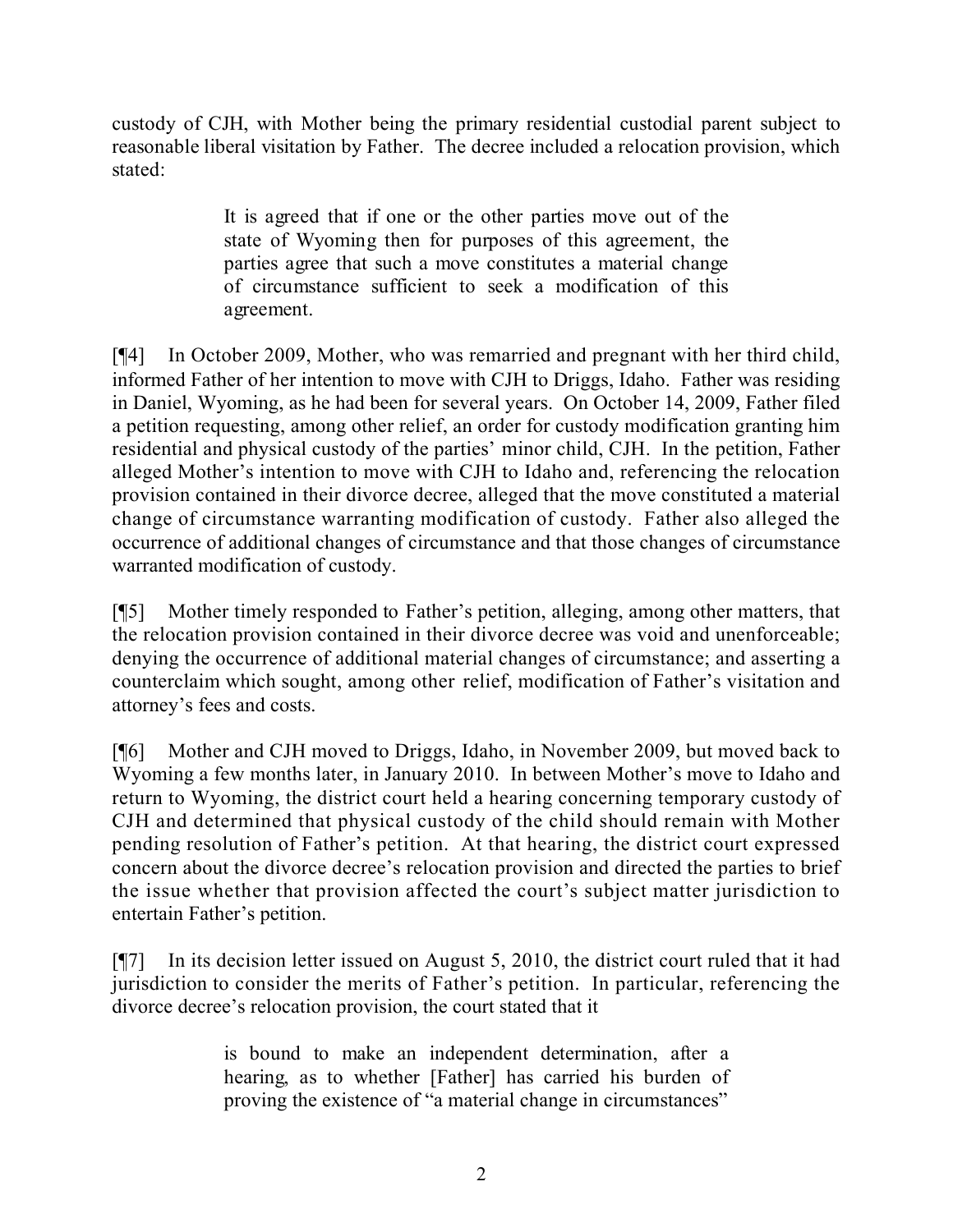since entry of the Decree and whether "the modification . . . would be in the best interests of the children [sic] pursuant to W.S.  $20-2-201(a)$ ." [Emphasis in original.]

[¶8] On January 26 and 27, 2011, the district court conducted the hearing on Father's petition, receiving testimony and other evidence from both parties. As previously noted, although Mother had moved from the Pinedale area to Idaho in November 2009, which relocation was one of the changes of circumstance Father alleged warranted a custody modification, Mother had moved back to Wyoming a few months later in January 2010 and was living in Lander, Wyoming, at the time of the hearing. Also as previously noted, Father had lived in Daniel, Wyoming, for several years before filing his modification petition and was still living there at the time of the hearing. In addition to this circumstance, the parties presented testimony and evidence concerning Father's allegations of changed circumstances including Mother's instability for having moved several times within Wyoming, and having changed employment; Mother's keeping cats and dogs in her home despite CJH's allergies; Mother's husband having a criminal history and a diagnosed mental condition; Mother's having once exposed CJH to her former boyfriend who allegedly abused the child; and Mother's having occasionally left CJH at her parents' home where her brother, a registered sex offender, resided.

[¶9] In a lengthy decision letter dated February 9, 2011, and filed February 11, 2011, the district court issued its decision denying Father's petition for modification. On March 2, 2011, the court entered its order.

[¶10] Earlier, while the custody modification action was pending, Mother had filed a motion for an allowance of money to defend the action. The court denied that motion, as it explained in its decision letter filed January 18, 2011. Later, Mother renewed her motion for allowance of money to defend the action, supported by her attorney's affidavit. On February 22, 2011, the court filed its decision letter explaining its decision to award Mother the sum of \$4,680.00 for costs and attorney's fees. On March 21, 2011, the court entered its order awarding that sum.

### **STANDARD OF REVIEW**

[¶11] The appellate process reduces itself to only three types of review: review of the sufficiency of the evidence to meet the required burden of persuasion at the trial level; review of the exercise of discretion; and plenary review of the choice, interpretation and application of the controlling legal precepts.

Ruggero J. Aldisert, *Opinion Writing* 53 (West Publishing Co. 1990).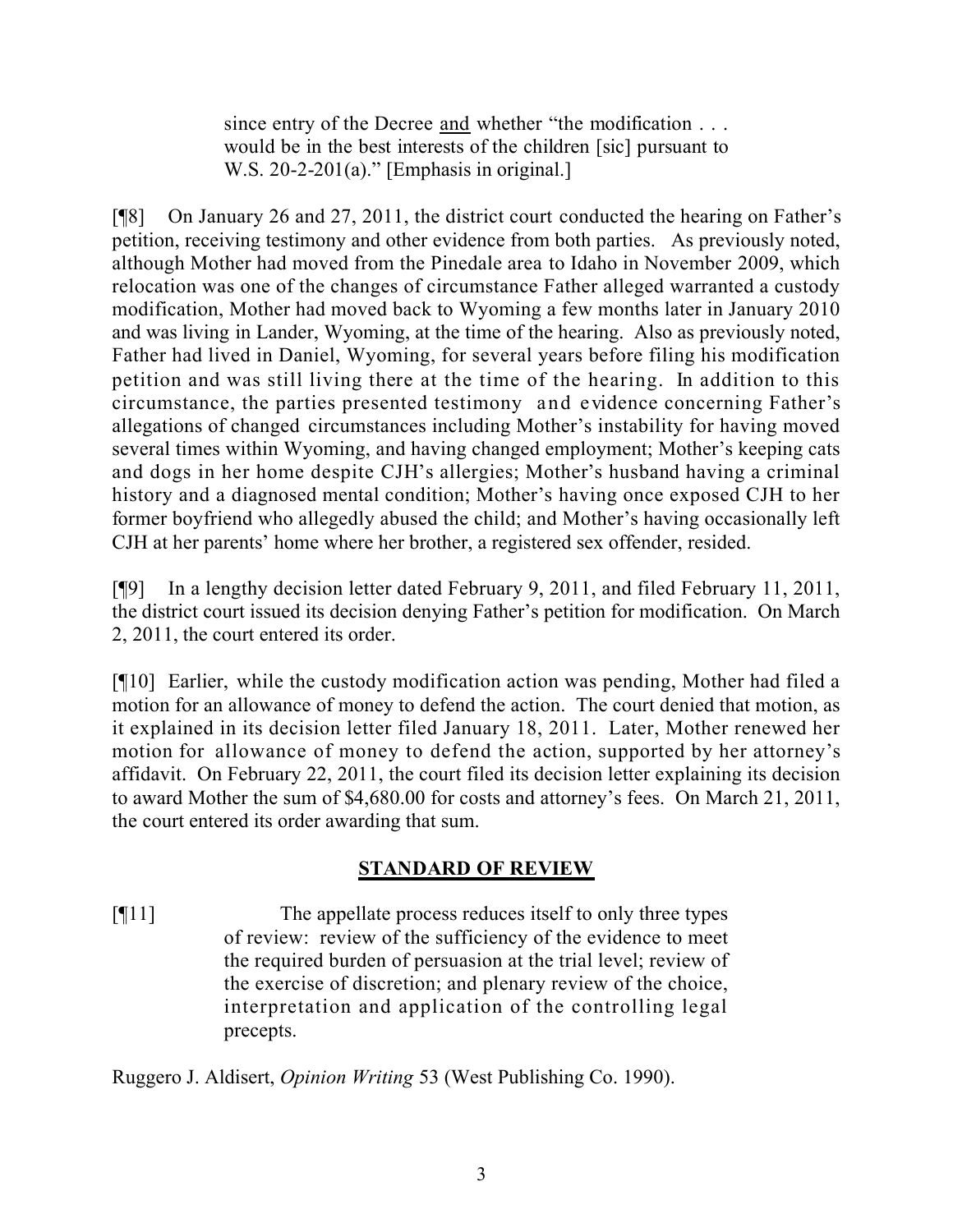[¶12] In this appeal, all three types of review may be applied, depending on the specific issue under discussion. With respect to Father's challenge to the district court's ruling that the divorce decree's relocation provision is unconstitutional, such an issue would normally receive plenary or de novo review. *Hageman v. Goshen Cty. Sch. Dist. No. 1*, 2011 WY 91, ¶ 5, 256 P.3d 487, 491 (Wyo. 2011). We have recognized, however, that a fundamental rule of judicial restraint requires us to forgo addressing a constitutional issue if we can resolve the case on other grounds. *Wilson v. Bd. of Cty. Comm'rs of Cty. of Teton*, 2007 WY 42, ¶ 14, 153 P.3d 917, 922 (Wyo. 2007); *see also In re LePage*, 2001 WY 26, ¶ 18, 18 P.3d 1177, 1181 (Wyo. 2001); *Pisano v. Shillinger*, 835 P.2d 1136, 1138 (Wyo. 1992); *Wheeler v. Parker Drilling Co.*, 803 P.2d 1379, 1383 n.1 (Wyo. 1991); *K N Energy, Inc. v. City of Casper*, 755 P.2d 207, 210 (Wyo. 1988) (citing cases); and *Schoeller v. Bd. of County Comm'rs of Park Cty.*, 568 P.2d 869, 879 (Wyo. 1977).

[¶13] With respect to the modification issues, we shall apply our usual standards for reviewing district court findings relating to the required material change of circumstances and the best interests of the children. Regarding the material change of circumstances, this Court has said:

> "A district court's finding concerning a material change in circumstances is principally a factual determination to which we accord great deference." [*In re TLJ*, 2006 WY 28, ¶ 11, 129 P.3d 874, 877 (Wyo. 2006)], citing *Yates v. Yates*, 702 P.2d 1252, 1256-57 (Wyo. 1985). Our task is simply to determine whether, examining the record in the light most favorable to the successful party, the district court could have reasonably concluded as it did. *Id.*

*Morris v. Morris*, 2007 WY 174, ¶ 7, 170 P.3d 86, 89 (Wyo. 2007).

[¶14] Our standard for reviewing the district court's findings relating to the best interests of the children is likewise a deferential review.

> Decisions pertaining to child custody are within the sound discretion of the district court and will not be disturbed on appeal absent procedural error or a clear abuse of discretion. *Selvey v. Selvey*, 2004 WY 166, ¶ 15, 102 P.3d 210, 214 (Wyo. 2004). "Judicial discretion is a composite of many things, among which are conclusions drawn from objective criteria; it means exercising sound judgment with regard to what is right under the circumstances and without doing so arbitrarily and capriciously." *Id.* (quoting *Fergusson v. Fergusson*, 2002 WY 66, ¶ 9, 45 P.3d 641, 644 (Wyo. 2002)). In determining whether an abuse of discretion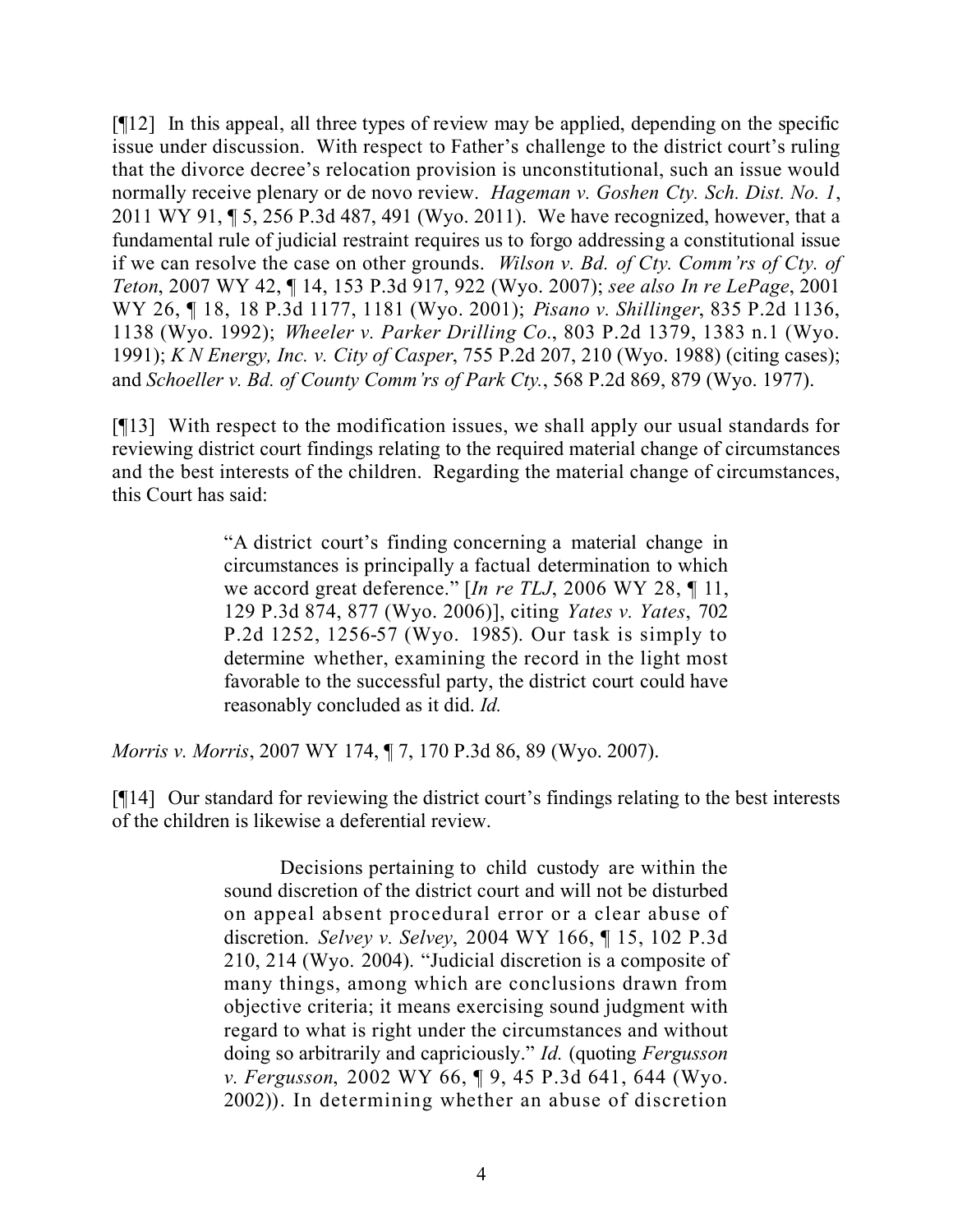occurred, our core inquiry is the reasonableness of the district court's decision. *Selvey*, ¶ 15, 102 P.3d at 214 (citing *Metz v. Metz*, 2003 WY 3, ¶ 6, 61 P.3d 383, 385 (Wyo. 2003)). We view the evidence in the light most favorable to the district court's determination, affording to the prevailing party every favorable inference and omitting from our consideration conflicting evidence. *Selvey*, ¶ 15, 102 P.3d at 214 (citing *GGV v. JLR*, 2002 WY 19, ¶ 14, 39 P.3d 1066, 1074 (Wyo. 2002)).

*In re TLJ*, 2006 WY 28, ¶ 6, 129 P.3d 874, 876 (Wyo. 2006).

[¶15] A district court's evidentiary rulings are discretionary, and we review them as follows:

> A trial court's decision on the admissibility of evidence is entitled to considerable deference, and will not be reversed on appeal unless the appellant demonstrates a clear abuse of discretion. As long as there exists a legitimate basis for the trial court's ruling, that ruling will not be disturbed on appeal.

> Even if the district court admitted evidence in error, we must consider whether the error was prejudicial or harmless. Error is prejudicial if there is a reasonable possibility that the verdict might have been more favorable to the defendant if the error had not been made. Prejudicial error requires reversal, while harmless error does not.

*Nelson v. State*, 2010 WY 159, ¶ 29, 245 P.3d 282, 289 (Wyo. 2010) (quoting *Reay v. State*, 2008 WY 13, ¶ 8, 176 P.3d 647, 650 (Wyo. 2008)).

[¶16] Finally, with respect to the district court's decision to award attorney's fees, such decisions rest within the sound discretion of the district court, and this Court will not overturn the decision absent a clear abuse of that discretion. *Black v. De Black*, 1 P.3d 1244, 1252 (Wyo. 2000); *Rocha v. Rocha*, 925 P.2d 231, 234 (Wyo.1996).

#### **DISCUSSION**

### **A. Custody Modification**

[¶17] A court has "'only that authority to act which is conferred by the subject statute.'" *Weiss v. Weiss*, 2009 WY 124, ¶ 13, 217 P.3d 408, 411 (Wyo. 2009) (quoting *Bush v.*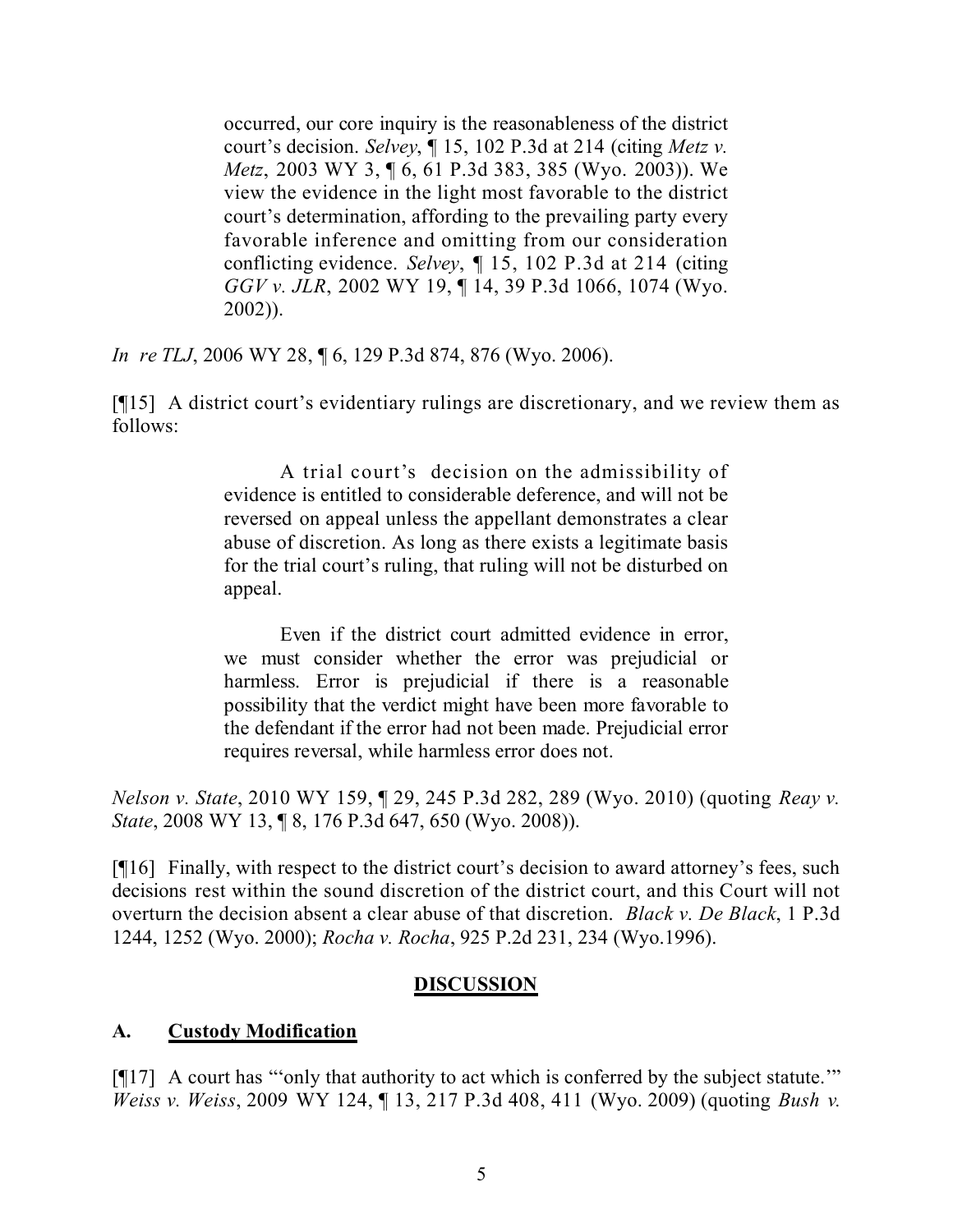*State*, 2003 WY 156, ¶ 9, 79 P.3d 1178, 1183 (Wyo. 2003)). In that regard, we have said that "[i]t is well settled that divorce is purely a statutory process, with courts having no authority in such proceedings other than that provided by statute." *Weiss*, ¶ 13, 217 P.3d at 412 (citing *Urbach v. Urbach*, 52 Wyo. 207, 73 P.2d 953, 956 (1937); 24 Am.Jur.2d *Divorce and Separation* § 7 (2008)). By statute, a custody order may be modified under certain defined circumstances:

> A court having jurisdiction may modify an order concerning the care, custody and visitation of the children if there is a showing by either parent of a material change in circumstances since the entry of the order in question and that the modification would be in the best interests of the children pursuant to W.S. 20-2-201(a). In any proceeding in which a parent seeks to modify an order concerning child custody or visitation, proof of repeated, unreasonable failure by the custodial parent to allow visitation to the other parent in violation of an order may be considered as evidence of a material change of circumstances.

Wyo. Stat. Ann. § 20-2-204(c) (LexisNexis 2009) (amended 2011).

[¶18] As noted above, this Court has recognized the jurisdictional limits this statute places on the authority of a district court to modify a custody order.

> This Court has construed this provision to require a two-step approach to custody modification actions. *See KES v. CAT*, 2005 WY 29, ¶ 10, 107 P.3d 779, 782 (Wyo. 2005); *Jackson v. Jackson*, 2004 WY 99, ¶ 8, 96 P.3d 21, 24 (Wyo. 2004); *JRS v. GMS*, 2004 WY 60, ¶ 10, 90 P.3d 718, 723 (Wyo. 2004); *Cobb v. Cobb*, 2 P.3d 578, 579-80 (Wyo. 2000). The first step requires a showing that there has been "a material change in circumstances since the entry of the order in question." § 20-2- 204(c). Because of the res judicata effect afforded custody orders, such a finding is a threshold requirement. *Hertzler v. Hertzler*, 908 P.2d 946, 949-50 (Wyo. 1995). The district court does not properly acquire jurisdiction to reopen an existing custody order until there has been a showing of "a substantial or material change of circumstances which outweigh society's interest in applying the doctrine of res judicata" to a custody order. *Kreuter v. Kreuter*, 728 P.2d 1129, 1130 (Wyo. 1986). *See generally Harshberger v. Harshberger*, 2005 WY 99, ¶¶ 12-13, 117 P.3d 1244, 1250-51 (Wyo. 2005); *Watt v. Watt*, 971 P.2d 608, 613 (Wyo. 1999); *Hertzler*, 908 P.2d at 949-50;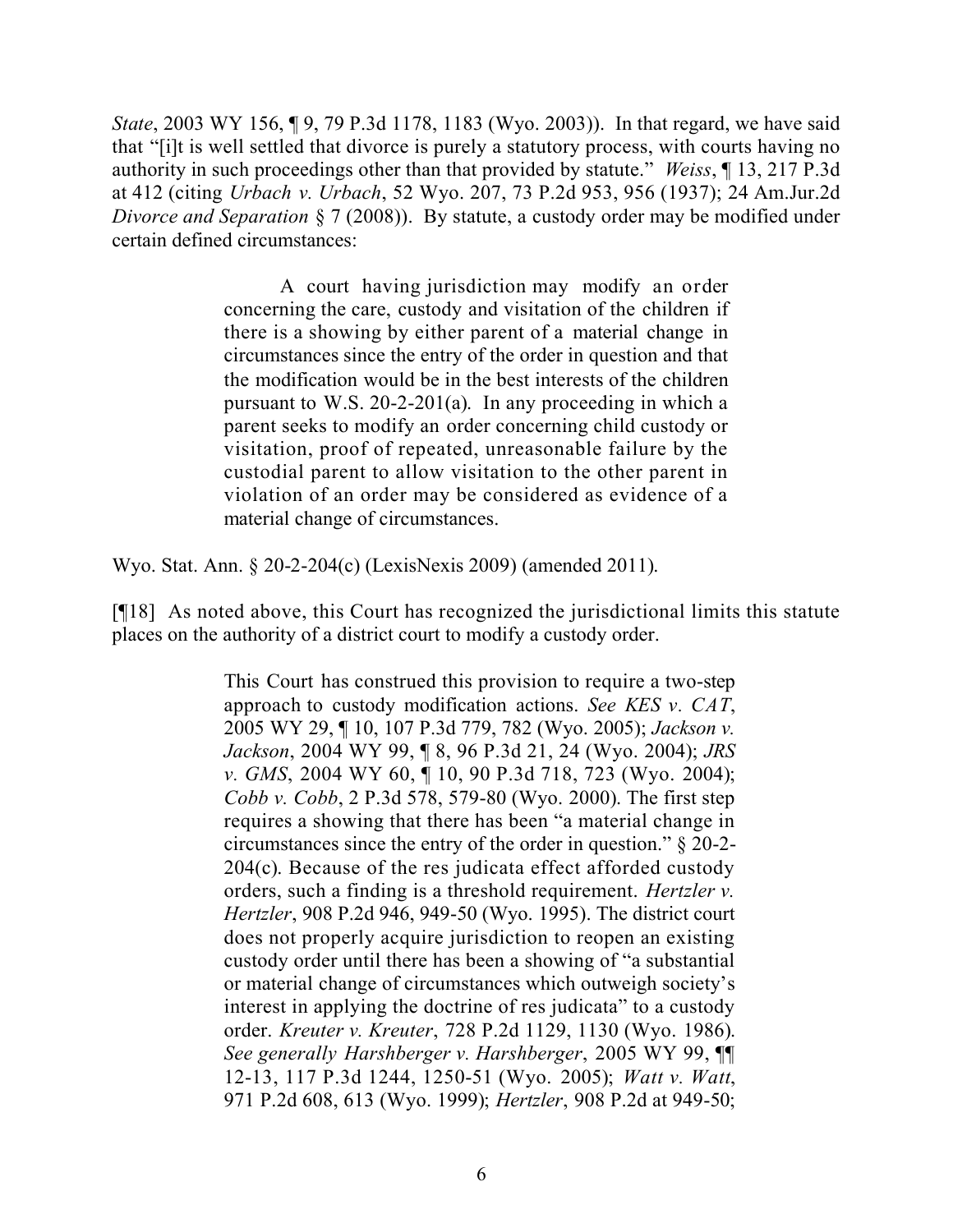*Gurney v. Gurney*, 899 P.2d 52, 54 (Wyo. 1995). In short, unless the district court finds a material change in circumstances, it cannot proceed to the second step – determining whether a modification would be in the best interests of the child.

*TLJ*, ¶ 8, 129 P.3d at 876.

[¶19] The party seeking modification of a custody order carries the burden of meeting the statutory requirements.

> Under the statute, the party seeking modification of the child custody provisions of a decree has the burden of establishing that a material change in circumstances which affects the children's welfare has occurred since the decree was entered, the change justifies modification of the decree and modification would be in the children's best interests.

*Morris*, ¶ 6, 170 P.3d at 89 (citing *Jackson v. Jackson*, 2004 WY 99, ¶ 8, 96 P.3d 21, 24 (Wyo. 2004); *Fergusson v. Fergusson*, 2002 WY 66, ¶ 9, 45 P.3d 641, 644 (Wyo. 2002)).

#### **1. Constitutionality of Relocation Provision**

[¶20] In his first argument, Father challenges the district court's ruling that the divorce decree's relocation provision, which stipulated that a move outside Wyoming by either parent would constitute a material change in circumstances, could not alone serve as a basis to modify the decree's custody provision. The district court found the relocation provision to be unconstitutional and ruled that the court itself was required to make an independent determination of whether there had been a material change in circumstances that would support a custody modification. On appeal, Father argues that the relocation provision is distinguishable from those this Court has held unconstitutional and does not infringe on either party's constitutional right to travel or relocate. In the alternative, Father contends that constitutional rights may be waived and that the parties knowingly and voluntarily waived their constitutional right to travel or relocate when they stipulated to the decree's relocation provision.

[¶21] This Court has recognized the constitutional right of a parent to travel or relocate, and we have held that a custodial determination may not infringe on that right.

> The right of travel enjoyed by a citizen carries with it the right of a custodial parent to have the children move with that parent. This right is not to be denied, impaired, or disparaged unless clear evidence before the court demonstrates another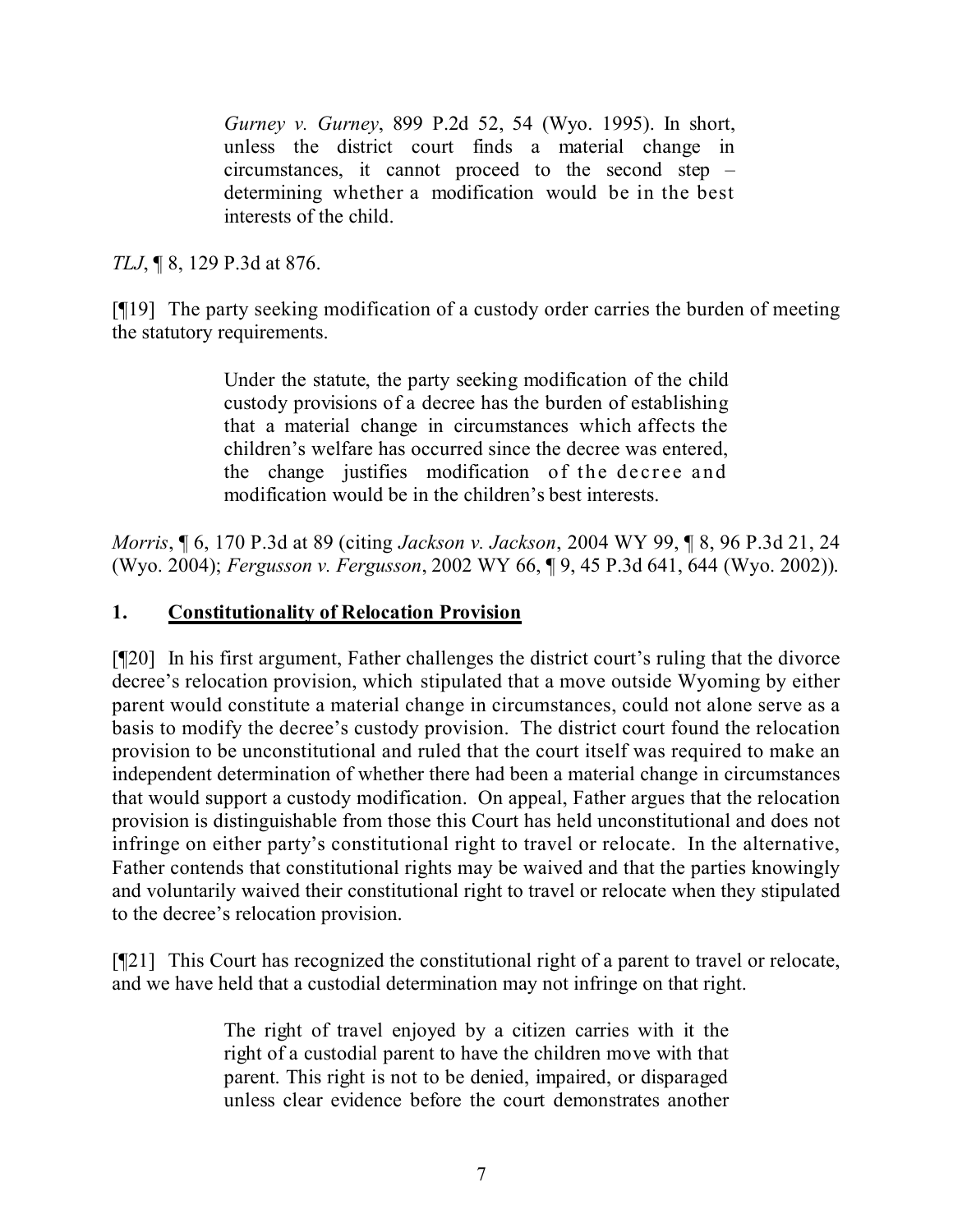substantial and material change of circumstance and establishes the detrimental effect of the move upon the children.

*Testerman v. Testerman*, 2008 WY 112, ¶ 18, 193 P.3d 1141, 1146 (Wyo. 2008) (quoting *Watt v. Watt*, 971 P.2d 608, 615-16 (Wyo. 1999)); *see also Harshberger v. Harshberger*, 2005 WY 99, ¶ 12, 117 P.3d 1244, 1250-51 (Wyo. 2005); *Resor v. Resor*, 987 P.2d 146, 151 (Wyo. 1999).

[¶22] We have also held that, even independent of any constitutional concerns, a parent's relocation, by itself, is not a material change in circumstances warranting modification of a custody order. *Morris*, ¶ 18, 170 P.3d at 92; *Gurney v. Gurney*, 899 P.2d 52, 55 (Wyo. 1995); *Love v. Love*, 851 P.2d 1283, 1286-89 (Wyo. 1993); *Martin v. Martin*, 798 P.2d 321, 323 (Wyo. 1990). Our precedent limits the use of a parent's relocation as a factor in determining whether there has been a material change in circumstances.

> *Love* and *Gurney* together capture a rule that a relocation by a custodial parent, where the motivation for the relocation is legitimate, sincere, in good faith, and still permits reasonable visitation by the non-custodial parent, is not a substantial and material change in circumstances. A trial court abuses its discretion in making a contrary ruling that such a move amounts to a substantial and material change in circumstances.

*Testerman*, ¶ 19, 193 P.3d at 1146 (quoting *Watt*, 971 P.2d at 614).

[¶23] In reaching our decision in *Love*, that relocation alone is not a material change in circumstances warranting a custody modification, this Court looked to the manner in which other states addressed the issue and reasoned:

In this context, we agree with a Michigan court which stated:

"'We live in a transient society. With respect to the best interests of a child, state boundaries are artificial and meaningless; there is no presumption that bringing up a child in Michigan has any advantage (or disadvantage) over Missouri or Georgia, or any other state. To conclude otherwise would be a meaningless generalization. Restrictions upon where a custodial parent may live, in terms of geography, are not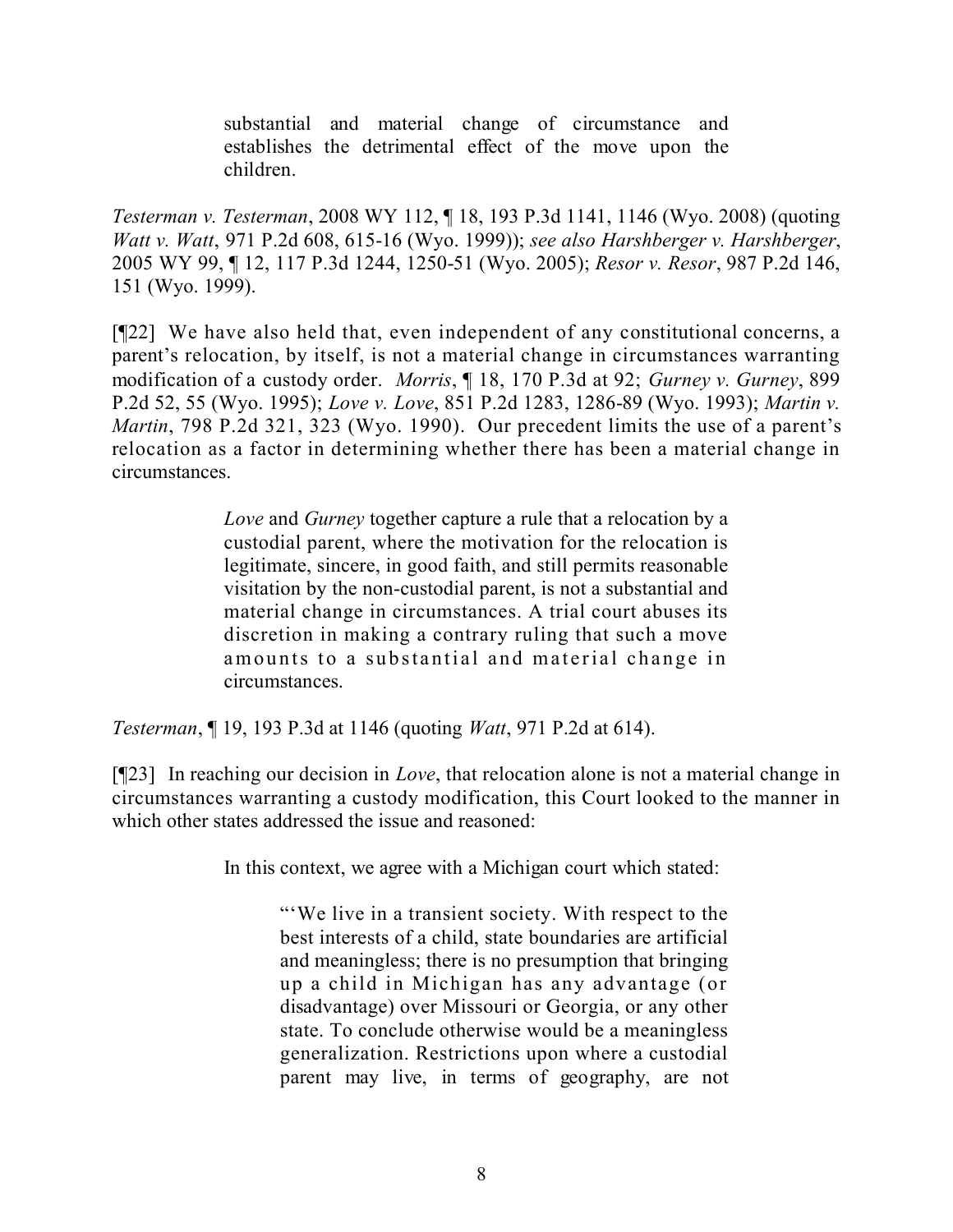realistic. In every state there are good and bad places to bring up a child.'"

*DeGrow v. DeGrow*, 112 Mich.App. 260, 315 N.W.2d 915, 918 (1982) (quoting *Hutchins v. Hutchins*, 84 Mich.App. 236, 269 N.W.2d 539, 540 (1978) (Beasley, J., concurring).

\* \* \* \*

To this discussion we add the consideration of whether an "established custodial environment continues to exist despite a change in the children's domicile." *DeGrow*, 315 N.W.2d at 917. This situation has been defined as one that

> emphasizes the continuity and strength of an established relationship between a custodian and a child. The custodial environment is the family unit which cannot be destroyed by a simple change in geographic location. The family unit still will be preserved in the new domicile.

*DeGrow*, 315 N.W.2d at 918.

As the district court recognized, despite a change in residence, there is no reason to suggest that mother will not continue to provide a caring, nurturing environment for her children.

*Love*, 851 P.2d at 1288-89.

[¶24] It is unrealistic to expect divorced parents to remain forever in the same location, *Testerman*, ¶ 18, 193 P.3d at 1146, and whether a parent's relocation is a material change in circumstance is a fact sensitive analysis that requires consideration of more than just the relocation itself. *Love*, 851 P.2d at 1287; *Martin*, 798 P.2d at 323. Decree provisions that purport to define an event that will constitute a material change of circumstance or affect a child's best interest at some future undefined time are therefore particularly problematic. As we explained in *Martin*, where the decree provided for an automatic change of custody if either parent moved from Laramie:

> The district court's anticipatory conclusion that the best interests of the children will be served by a ninemonth/three-month split in favor of the parent remaining in Laramie is an abuse of discretion. As noted above, the test for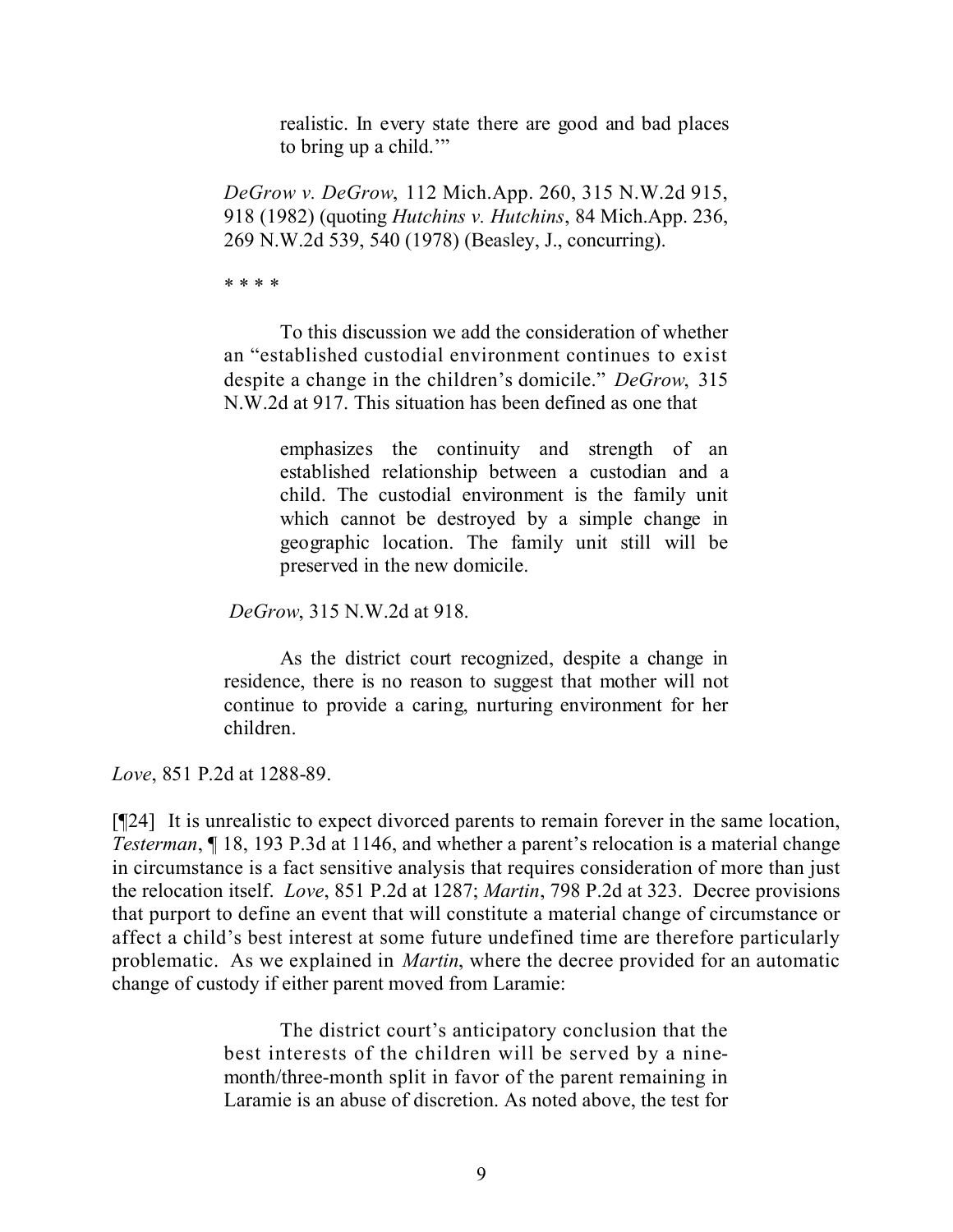child custody is the best interests of the children, and such a decision cannot be made without the district court having before it all facts necessary to make such a determination. What those facts may be, if and when one or the other parent leaves Laramie, can only be pure speculation at this point in time. Such speculation is not a substitute for complete analysis of all existing circumstances when and if a change in the established child custody arrangement becomes necessary.

*Martin*, 798 P.2d at 323; *see also Testerman*, ¶ 19, 193 P.3d at 1146 (holding district court abused its discretion by including a provision in the decree that either parent's relocation "may be considered by the Court as a change of circumstances sufficient to give the Court jurisdiction to consider a custody modification"); *Harshberger*, ¶ 8, 117 P.3d at 1249 (noting that Court has rejected such a scheme because it circumvents the district court's duty to evaluate custody decisions).

[¶25] This Court's precedent is clear that a custodial determination may not infringe on a parent's constitutional right to travel or relocate. As important, however, given our adherence to principles of res judicata, and the interests of finality in custody orders, is our precedent that a parent's relocation, by itself, cannot be considered a material change of circumstance that would warrant modification of a custody order. It was pursuant to all of these principles that the district court ruled that it must independently evaluate all of the facts and determine whether there had been a material change of circumstances. The question Father presents is essentially whether the parties' relocation stipulation deprived the district court of its discretion to make that determination. We hold that the parties' agreement did not and could not have stripped the court of its authority and obligation to independently determine whether there had been a material change in circumstances.

[¶26] The parties' agreement suffers from the same defect this Court found in the decrees at issue in *Martin* and *Testerman*. The relocation stipulation was an "anticipatory conclusion" that a move outside Wyoming by either parent would result in a material change to the detriment of the parties' child. *See Martin*, 798 P.2d at 323. In fact, the parties did not and could not know that a move by either parent outside Wyoming would result in a material change of circumstances. The conclusion was purely speculative and made without consideration of the surrounding facts, and the district court thus would have abused its discretion had it accepted the parties' prior agreement as grounds to find a material change of circumstances. *See Martin*, 798 P.2d at 323; *Testerman*, ¶ 19, 193 P.3d at 1146.

[¶27] An agreement by the parties to a modification proceeding that there has been a material change of circumstances is not and cannot be a substitute for the district court's evaluation of the surrounding facts and its independent determination that there has been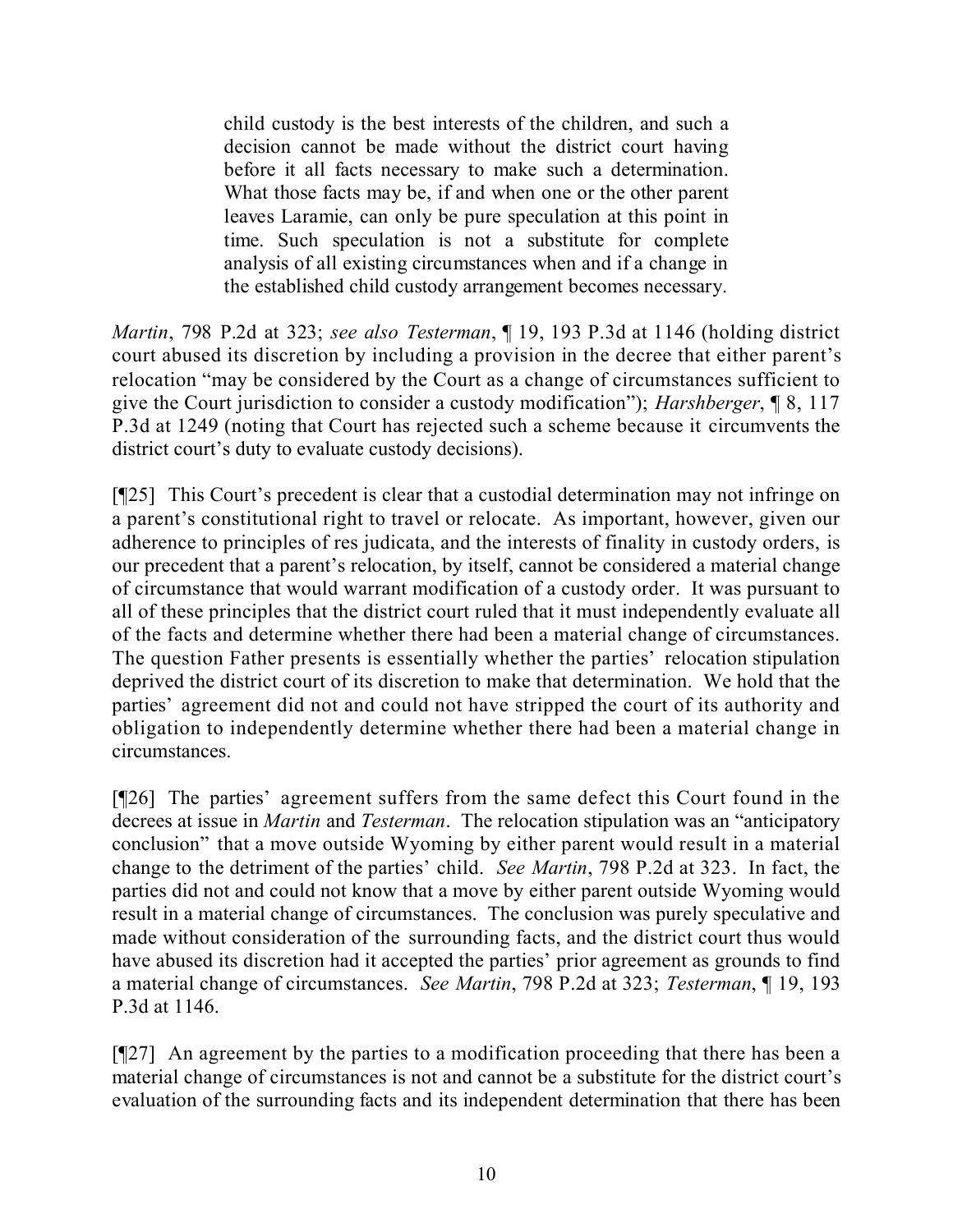the required change in circumstances. As noted above, a district court's authority to modify a divorce decree is statutorily confined to those instances where there has been a material change in circumstances and in the absence of such a finding, the court is without subject matter jurisdiction to modify custody. *Weiss*, ¶ 13, 217 P.3d at 412; *TLJ*, ¶ 8, 129 P.3d at 876. We have long held that parties may not waive jurisdictional defects or consent to subject matter jurisdiction where it otherwise does not exist, and the parties' stipulation that there has been a material change in circumstances thus cannot be the controlling consideration. *See Weller v. Weller*, 960 P.2d 493, 496 (Wyo. 1998) ("A lack of subject matter jurisdiction constitutes a fundamental defect in a proceeding which cannot be cured by waiver or consent by the parties."); *White v. Bd. of Land Comm'rs*, 595 P.2d 76, 79 (Wyo. 1979) ("Parties cannot confer jurisdiction by consent.").

[¶28] Our decision in this case does not conflict with and should not be construed to undermine our decisions in *Gurney*, 899 P.2d at 55, and *Gaines v. Doby*, 794 P.2d 566, 571 (Wyo. 1990). In *Gurney*, the divorce decree granted the parents joint custody of their child, but within fifty days after the decree was entered, the parties agreed the arrangement was not working and each parent sought primary custody. *Gurney*, 899 P.2d at 53. We found no abuse of discretion in the district court's reopening of the custody order.

> A second distinctive feature suggests a joint custody order should be more readily opened. The premise of the joint custody order is the parents' ability to resolve between themselves the custodial details. There can be little question that joint custody requires sincere dedication on the part of each parent to safeguard the security and stability vital to a child's best interest. When the parents are unable to make this cooperative arrangement work, a change of circumstances justifying judicial reexamination of the original joint custody order is demonstrated. *See* [*Moody v. Moody*, 715 P.2d 507, 510 (Utah 1985)].

> Here, both parties asserted joint custody was not working. Logically, such assertions end the judicial inquiry. *Gaines v. Doby*, 794 P.2d 566 (Wyo.1990).

*Gurney*, 899 P.2d at 55.

[¶29] In *Gaines*, the district court modified the child visitation provisions of a divorce decree after both parents requested that the decree be reopened and upon finding a material change in circumstances in the mother's repeated unilateral changes to and interference with the father's visitation. *Gaines*, 794 P.2d at 570-71. We upheld the district court's modification, explaining: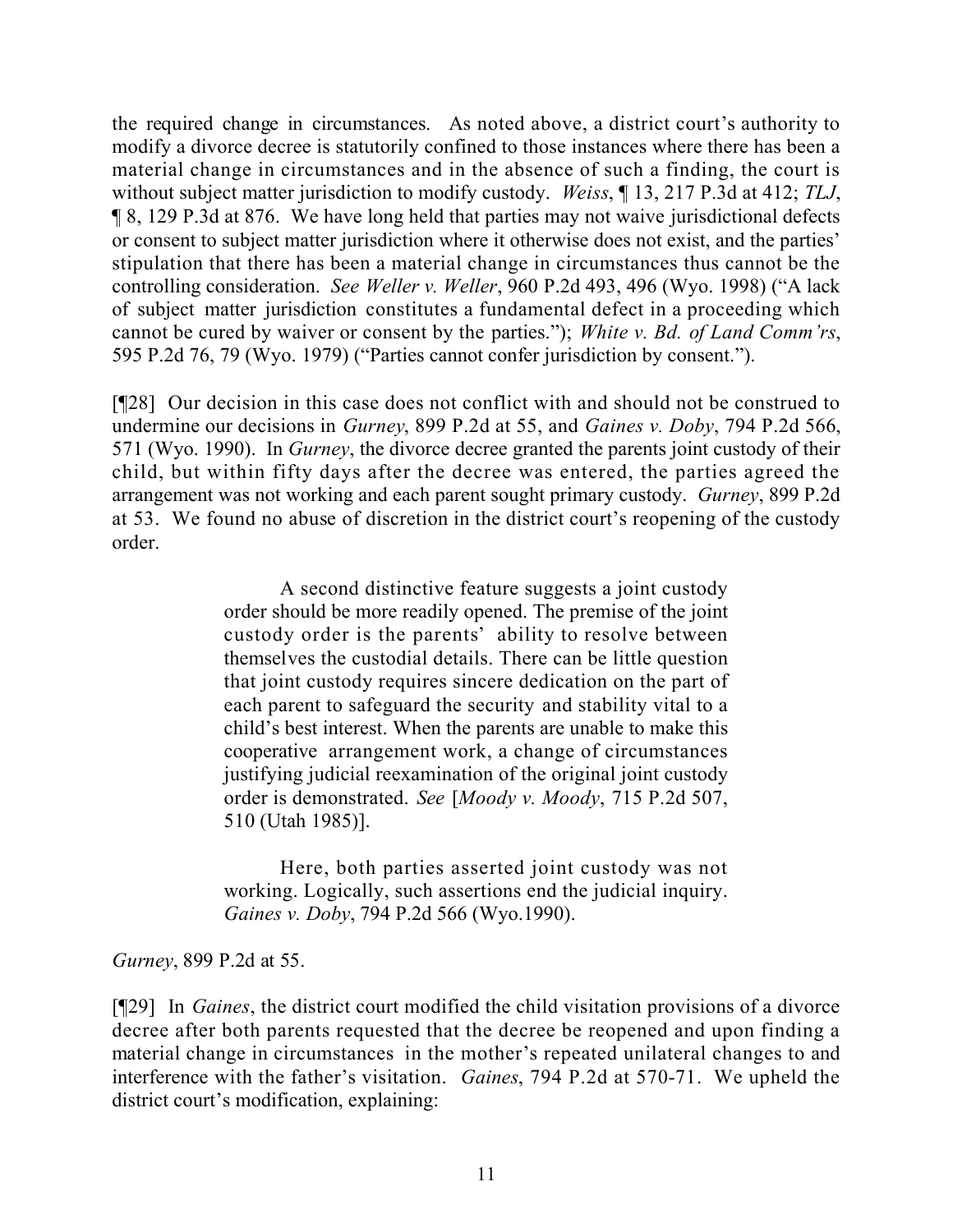Keeping in mind the foregoing evidence, as well as the other testimony adduced at hearing, we are convinced that the district court neither erred nor abused its discretion in its disposition of the parties' motions. We find that the parties willingly presented and tried to the court the modification issues relating to visitation and medical insurance. Since the parties induced the district court to act by their motions to modify these provisions of the original divorce decree and by their litigation posture at the hearing on the motions, neither of them can be heard on appeal to argue error based upon that action. *Thatcher & Sons, Inc. v. Norwest Bank Casper, N.A.*, 750 P.2d 1324, 1328 (Wyo. 1988); *Appeal of Williams*, 626 P.2d 564, 571 (Wyo. 1981), *cert. denied,* 454 U.S. 896, 102 S.Ct. 394, 70 L.Ed.2d 211; and *Weber v. Johnston Fuel Liners, Inc.*, 519 P.2d 972, 978 (Wyo. 1974).

We determine that the district court could reasonably conclude from the evidence that the parties wanted it to exercise its revisory powers with respect to the visitation provisions and the medical insurance provision, that changes in circumstances had occurred, that these changes together with the parties' invitations to revise the original decree warranted modification of the decree, and that the modification would be in the best interests of the parties' minor child.

*Gaines*, 794 P.2d at 571.

[¶30] While in both *Gaines* and *Gurney*, this Court found it significant that both parents had asked the district court to modify custody or visitation and held that neither party could claim error based upon that invitation, the crucial consideration was not the parties' agreement to reopen. In *Gaines*, the district court found a material change of circumstances aside from the parties' invitations to reopen the decree. *Gaines*, 794 P.2d at 571. In *Gurney*, the critical finding was the parties' agreement that the originallyordered custody arrangement simply was not working. *Gurney*, 899 P.2d at 55. It is not a bare agreement to reopen the decree that represents a material change in circumstances, but rather the parents' agreement that the custodial arrangement is not at present working or serving the child's best interests. *Id.*; *see also Roemmich v. Roemmich*, 2010 WY 115, ¶ 12, 238 P.3d 89, 93 (Wyo. 2010) ("when both parents inform the court that a joint physical custody arrangement is not working, a sufficient change in circumstances justifying the reopening of the custody order has been presented").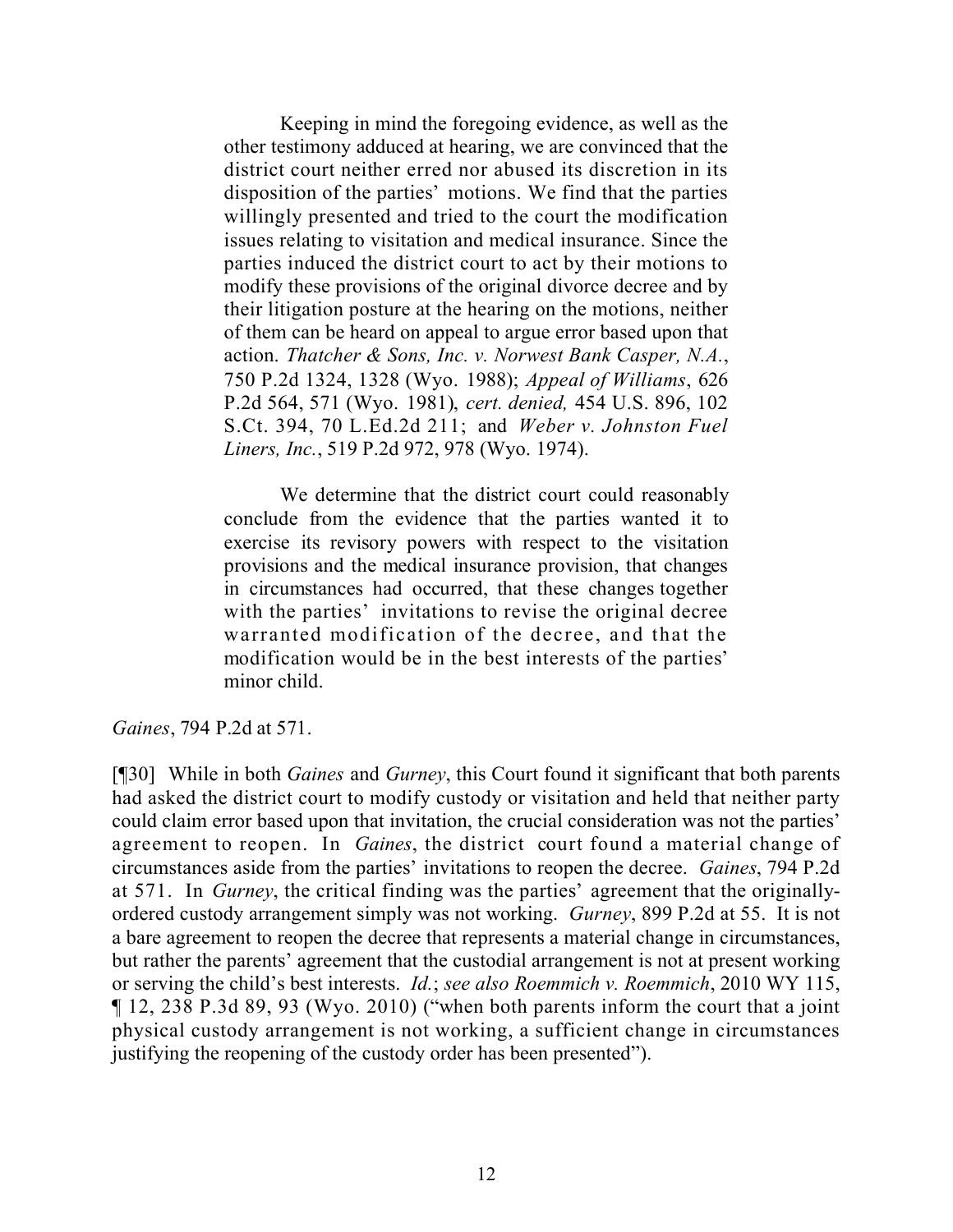[¶31] In this case, the parents do not agree that the present custodial arrangement is not working, and Father did not present any other agreement between the parties, as to the current circumstances, that could support a conclusive finding of a material change in circumstances. This case is therefore distinguishable from our holdings in *Roemmich*, *Gurney*, and *Gaines*.

[¶32] Because we have found that the parties' relocation stipulation was speculative and unenforceable, the provision's constitutionality need not be resolved. We thus will not address whether the provision was constitutional or whether the parties could waive their constitutional rights to travel and relocate. *See Wilson*, ¶ 14, 153 P.3d at 922 (judicial restraint requires us to forgo addressing a constitutional issue if we can resolve the case on other grounds).

## **2. District Court's Finding of No Material Change of Circumstances**

[¶33] In his amended petition and at trial, Father presented a litany of alleged factors on which he based his argument that there had been a material change of circumstances that would justify modifying custody of the parties' child. On appeal, Father has presented argument on the following factors: 1) Mother's relocation outside Wyoming; 2) the criminal record and mental condition of Mother's current husband; 3) Mother's three to five moves since entry of the divorce decree; 4) Mother's keeping of cats and dogs in the home despite CJH's allergies and the need to keep CJH on allergy medications; 4) the possible abuse of CJH by Mother's former boyfriend; and 5) that Mother's brother is a registered sex offender and lives with Mother's parents who sometimes take care of CJH. Because these are the factors which Father cites in the portion of his argument devoted to the material change of circumstances standard, they are the only factors we will include in our review of the district court's determination that Father did not show a material change of circumstances.

[¶34] As we begin our analysis, we reiterate that the petitioning party carries the burden of establishing that "a material change in circumstances which affects the children's welfare has occurred since the decree was entered." *Morris*, ¶ 6, 170 P.3d at 89. The district court's determination as to a change of material circumstances is "'principally a factual determination to which we accord great deference.' Our task is simply to determine whether, examining the record in the light most favorable to the successful party, the district court could have reasonably concluded as it did." *Morris*, ¶ 7, 170 P.3d at 89 (quoting *TLJ*, ¶ 11, 129 P.3d at 877) (citations omitted).

## **a. Mother's Relocation Outside Wyoming**

[¶35] By the time Father's petition was heard, Mother had moved back to Wyoming and was living in Lander. Father, on the other hand, had accepted a position in Minot, North Dakota. He testified that while he was spending a substantial amount of time in Minot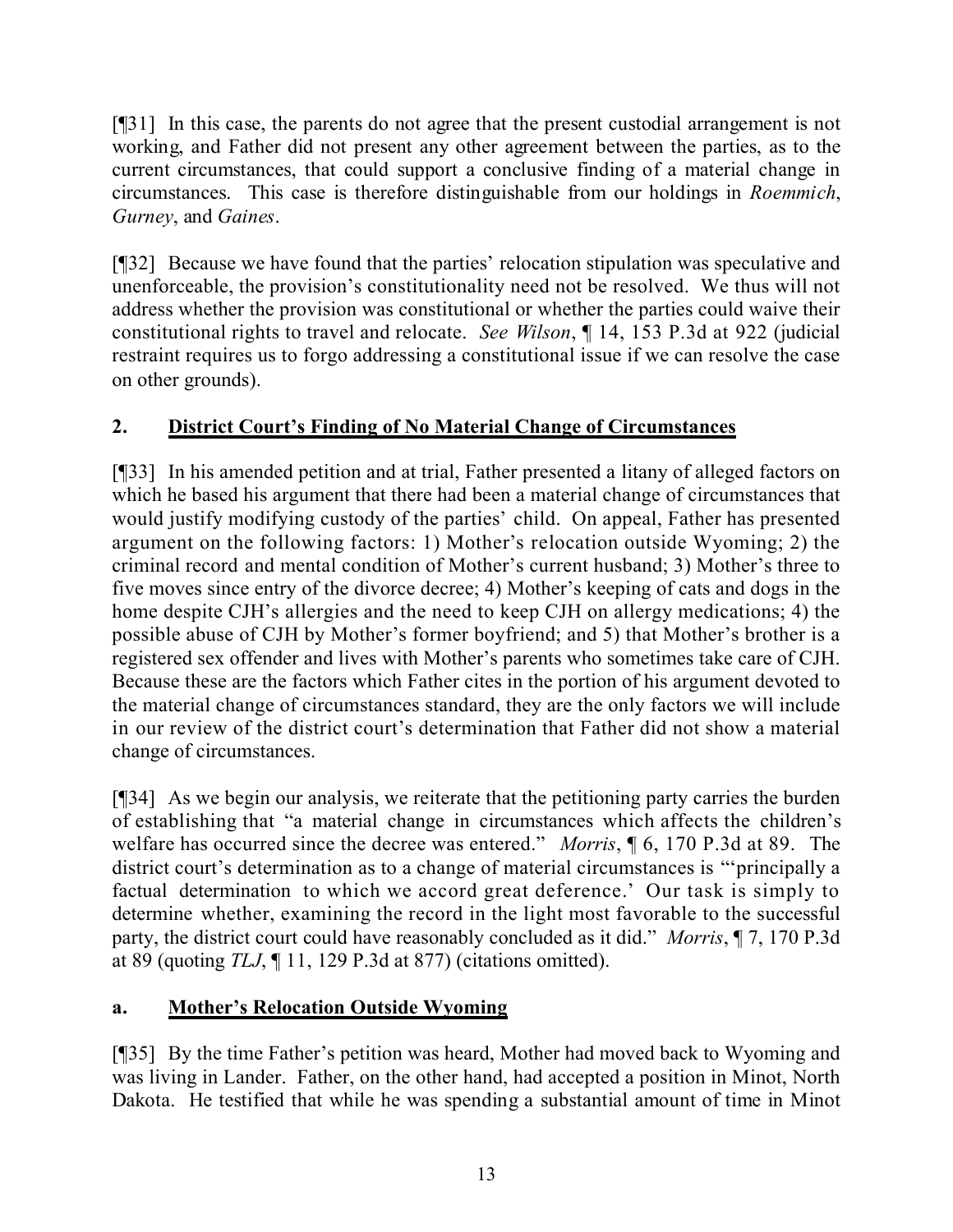and intended to move there, he had not finalized his plans to relocate. Father did not seek to amend his petition to add his own potential relocation as a factor for the court to consider in determining whether there was a material change in circumstances, or seek a modification other than changing primary custody.

[¶36] Given that Mother had returned to Wyoming by the time of trial and that Father did not request consideration of his own relocation, the parties' respective relocations outside Wyoming were not factors for the district court's consideration in determining whether there had been a material change in circumstances. We therefore do not give the relocations any further consideration.

## **b. Criminal Record and Mental Condition of Mother's Current Husband**

[¶37] With respect to the alleged mental condition of Mother's current husband, Father cites Mother's testimony that her current husband "cracked" under pressure. Mother testified this occurred when her current husband learned she was pregnant with his child. According to Mother's testimony, he left her for a period of several weeks and then returned. Father also cites the following testimony by Mother:

> Q. Okay. And he has also been diagnosed as bipolar; isn't that correct?

> A. He has been diagnosed bipolar by a doctor who has also diagnosed five other people that we know bipolar and he's actually in the process of getting a second opinion.

Q. But he has been diagnosed as bipolar, correct?

A. From a doctor that we don't trust.

Q. And this is new since we took your deposition in December; is that correct? At that time you admitted that he was on medication, correct?

A. Yes.

Q. What medication is he taking?

A. Lamotrigine.

Q. Do you know how to spell that?

A. No.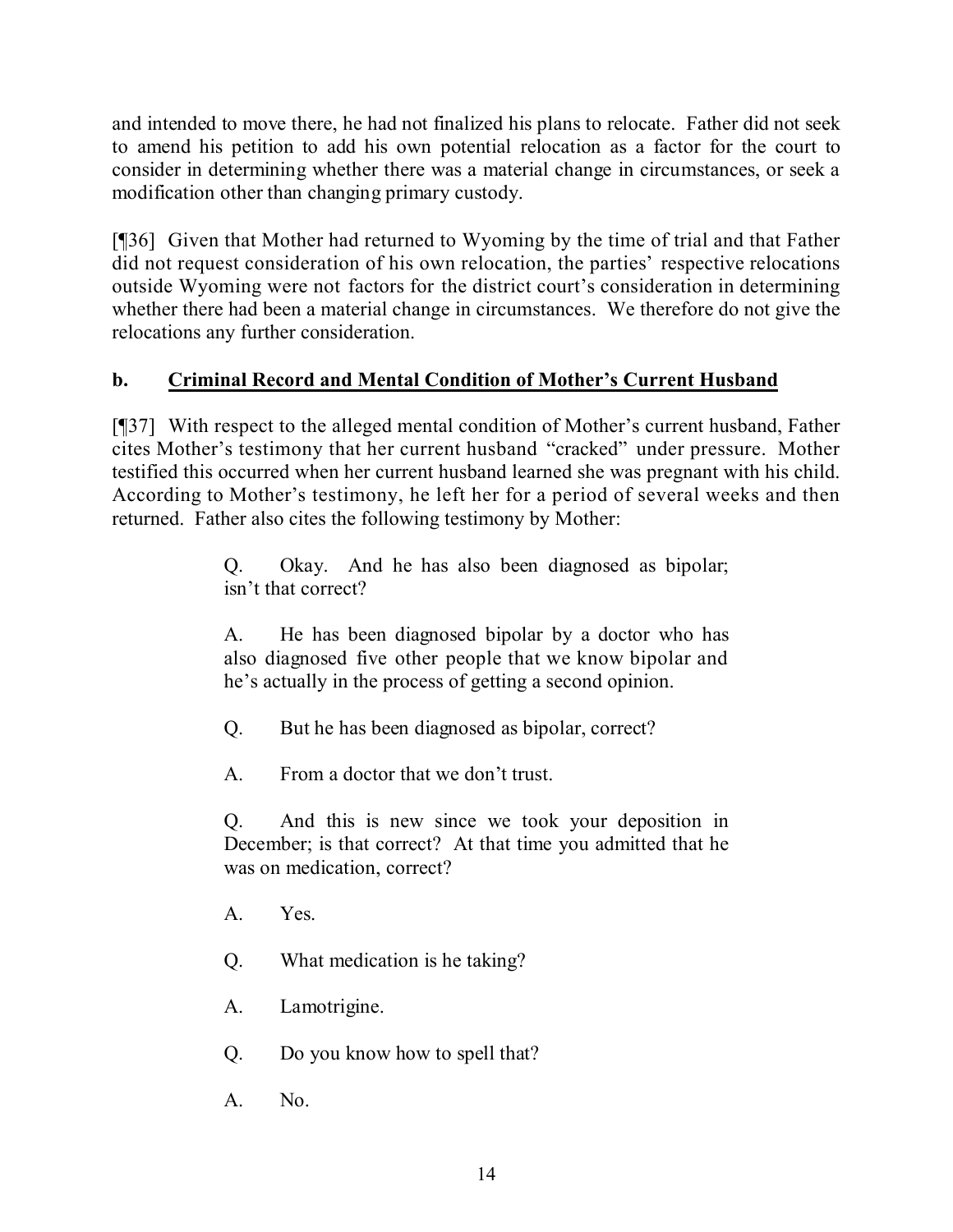[¶38] Aside from this testimony, the record contains no evidence, medical or otherwise, concerning the alleged mental condition of Mother's current husband and how that has or may affect his ability to care for or be in the company of CJH. Looking at the record in the light most favorable to the prevailing party, we find no clear error in the district court's conclusion that insufficient evidence was presented to show that Mother's current spouse has ever jeopardized the safety and wellbeing of CJH.

[¶39] With respect to the criminal record of Mother's current husband, the evidence showed a DUI conviction, speeding violations, and an arrest or conviction for an open container and possession of Class B drug paraphernalia, all of which occurred before Mother met him. The record contains no evidence of criminal conduct since Mother and her current husband were married, and Mother testified she has never seen her husband intoxicated and that he is subject to random drug testing in his position as a volunteer fireman. Moreover, during closing argument, Father's attorney argued:

> An example of what I'm saying, your Honor, is her disregard in even exploring why her fiancé of short duration, who she left to watch both of her children, was on supervised probation. It's not the fact that he necessarily had a DUI or drug paraphernalia history or numerous speeding tickets, etcetera, that may not in and of itself mean he is a bad influence on [CJH], but especially when one considers he was 19 when she moved him into her house, but it shows a complete lack of judgment in leaving my client's child with a man who she doesn't really even know and why – and doesn't inquire why he is on supervised probation.

[¶40] Looking at the record in the light most favorable to the prevailing party, we again find no clear error in the district court's conclusion that insufficient evidence was presented to show that Mother's current spouse has ever jeopardized the safety and wellbeing of CJH. The record contains no evidence of improper or illegal behavior in CJH's presence, and it is certainly difficult to find a material lack of judgment in Mother's failure to inquire into a misdemeanor history that Father concedes has no effect on the child.

## **c. Living Conditions that Affect Child's Allergies**

[¶41] Father next contends that the district court erred in not finding a material change of circumstances in Mother's keeping of two dogs and a cat despite CJH's allergies and the need to keep him on allergy medications. In particular, Father takes issue with the district court's finding that the allergy specialists have approved the presence of the pets so long as CJH is not unduly exposed to the cat. He argues this conclusion is against the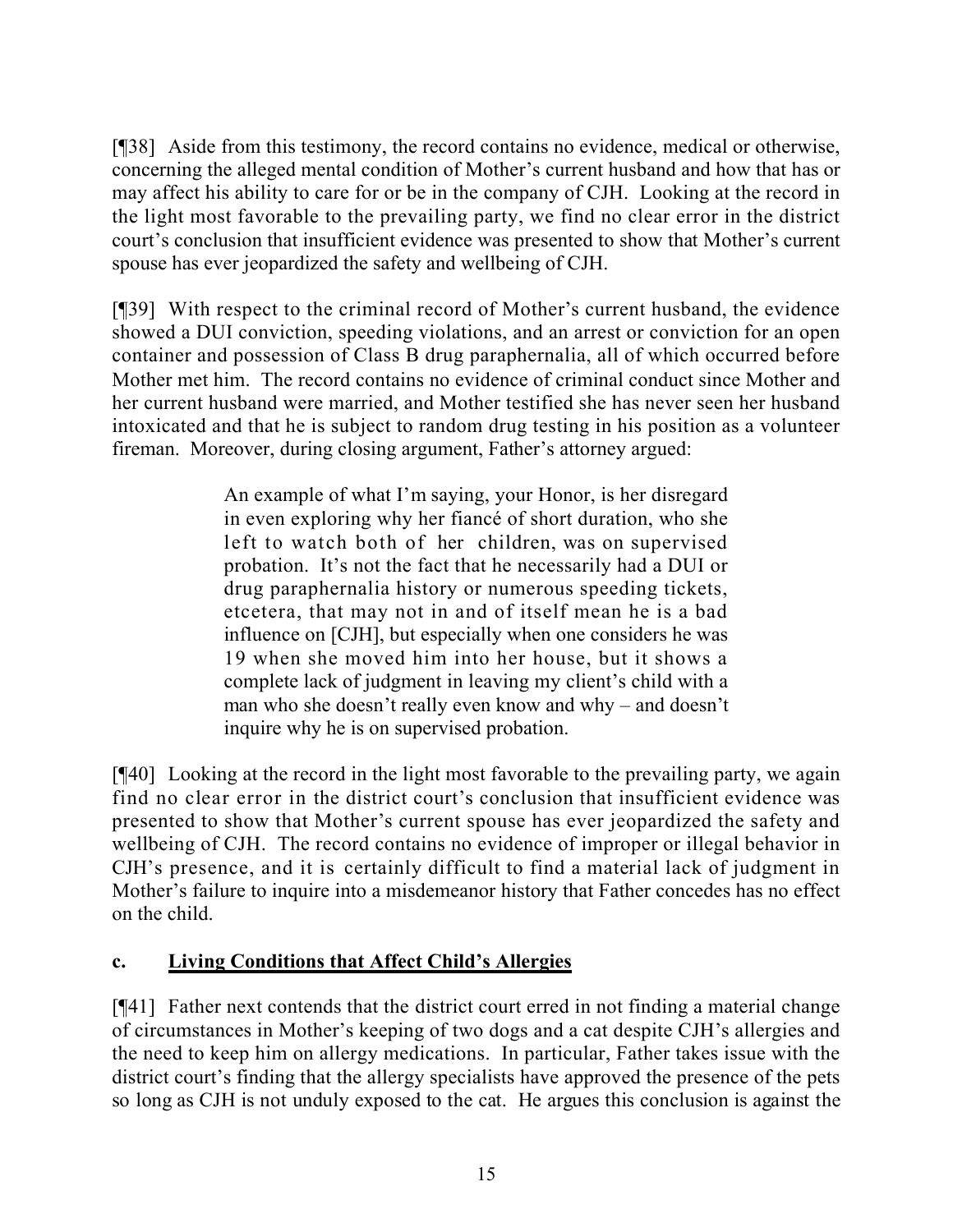great weight of the evidence and improperly relies on hearsay evidence of the allergist's medical opinion.

[¶42] Even if we exclude from our consideration Mother's testimony concerning the allergist's medical opinion, the admission of which we will discuss below, we can find no clear error in the district court's rejection of CJH's allergies and Mother's keeping of pets as a material change of circumstances. Father carried the burden of showing a material change of circumstance detrimental to the child, and he presented no evidence concerning the precise nature of CJH's allergies, the impact of living with pets, if any, the side effects of the allergy medications on CJH, if any, or evidence that Mother is acting contrary to medical advice in the living conditions she is providing or the manner in which she is medicating CJH. All we know from the record, which we again must review in the light most favorable to the prevailing party, is what we learned from Mother's testimony: that CJH suffers from allergies, that Mother keeps a cat and two dogs in the home, that CJH's allergies are controlled with allergy medications, and that Mother has not researched the side effects of those medications. Father did not meet his burden of showing that CJH's allergies and related living conditions presented a material change of circumstances.

## **d. Possible Abuse of CJH by Mother's Former Boyfriend**

[¶43] Father cites but does not elaborate on this factor. Mother testified that in April of 2009, she allowed her former boyfriend and father of her first child to watch CJH. Mother thereafter discovered marks on CJH and reported the incident to the Department of Family Services and law enforcement. Mother also "kicked [the former boyfriend] out" of her life and obtained a restraining order against him. The district court rejected the incident as a material change of circumstances, finding that it was remote and not a current problem warranting modification of custody. Father presented no evidence to the contrary, and we find no clear error in the court's determination.

## **e. Mother's Three to Five Moves Since Entry of Decree**

[¶44] The district court found that Mother had moved with CJH three to five times since the decree was entered, but it further found that Father had not presented evidence that Mother's moves adversely affected CJH or that Mother's moves were made in bad faith. The district court thus rejected Mother's moves as a material change of circumstances. On appeal, Father cites Mother's moves as an alleged change of circumstances but does not elaborate or challenge the district court's findings relating to the Mother's moves. We can find no clear error in the court's determination that Mother's moves were not a material change of circumstances.

# **f. CJH Exposure to Registered Sex Offender**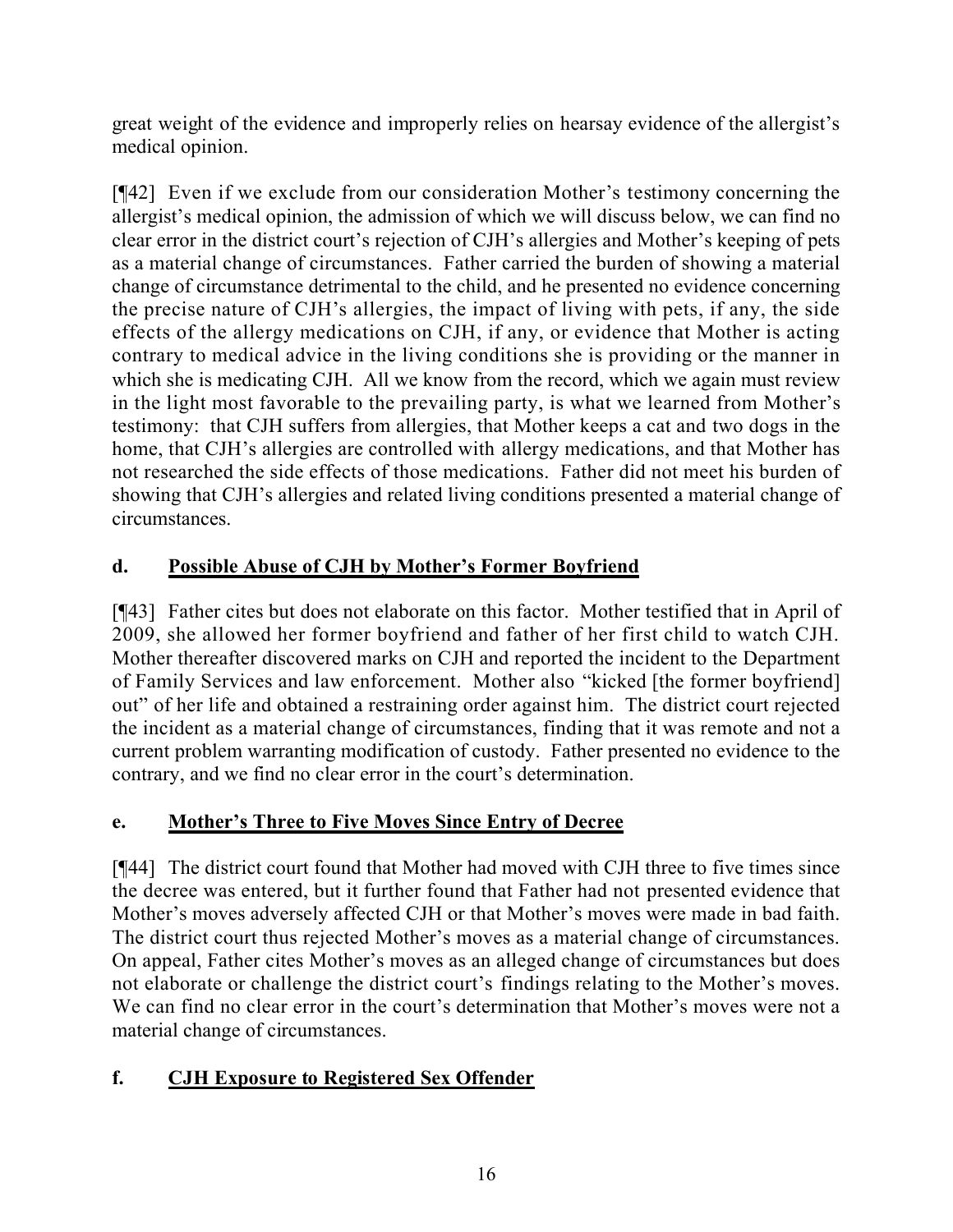[¶45] Father cites as a material change of circumstance that Mother's parents sometimes babysit CJH, and Mother's brother, who is a registered sex offender, lives with her parents. The district court rejected this as a material change of circumstance based on its finding that Mother's brother is not permitted to be in the presence of CJH without an adult present. Father does not challenge the district court's finding and again cites this factor without elaboration. We find no clear error in the district court's rejection of the status of Mother's brother as a material change in circumstance.

[¶46] Father cites to our decision in *JRS v. GMS*, 2004 WY 60, 90 P.3d 718 (Wyo. 2004), and argues that as in that case, the list of changed circumstances he has presented should be viewed in combination and when so viewed, it shows a material change of circumstances. In *JRS*, we found a material change of circumstances described as follows:

> We are unable to agree with the district court that there was not a material change in circumstances in this case. Mother's relocation to South Dakota might well have been viewed as a material change. The testimony the district court heard was that the unusual custody arrangements to which these parents agreed (it was not fashioned by the district court), worked only so long as the parents both resided in Crook County and were close enough to each other to make it functional. It did not work once Mother was in South Dakota, sometimes without a car to transport the children, and Father was not free, nor was he always able, to travel to South Dakota to facilitate visitation. That Mother's fiancé, and her brother, were accused of sexually assaulting the parties' youngest daughter also might well have been viewed as a material change of circumstances. There was another potential material change when the youngest children were uprooted from Mother's home, and sent to live in Sheridan County with Father's new wife, the parties' two other children, and Stepmother's three children. There was likely a material change of circumstance when all four children were taken from their home and placed in DFS custody (in a group home) as a result of Stepmother's abusive acts against the children. There were potential material changes of circumstance when the children were placed in the custody of Father's mother and stepfather, and when Father was finally accorded full custody again, with his mother and stepfather providing a backup for Father.

*JRS*, ¶ 12, 90 P.3d at 723-24.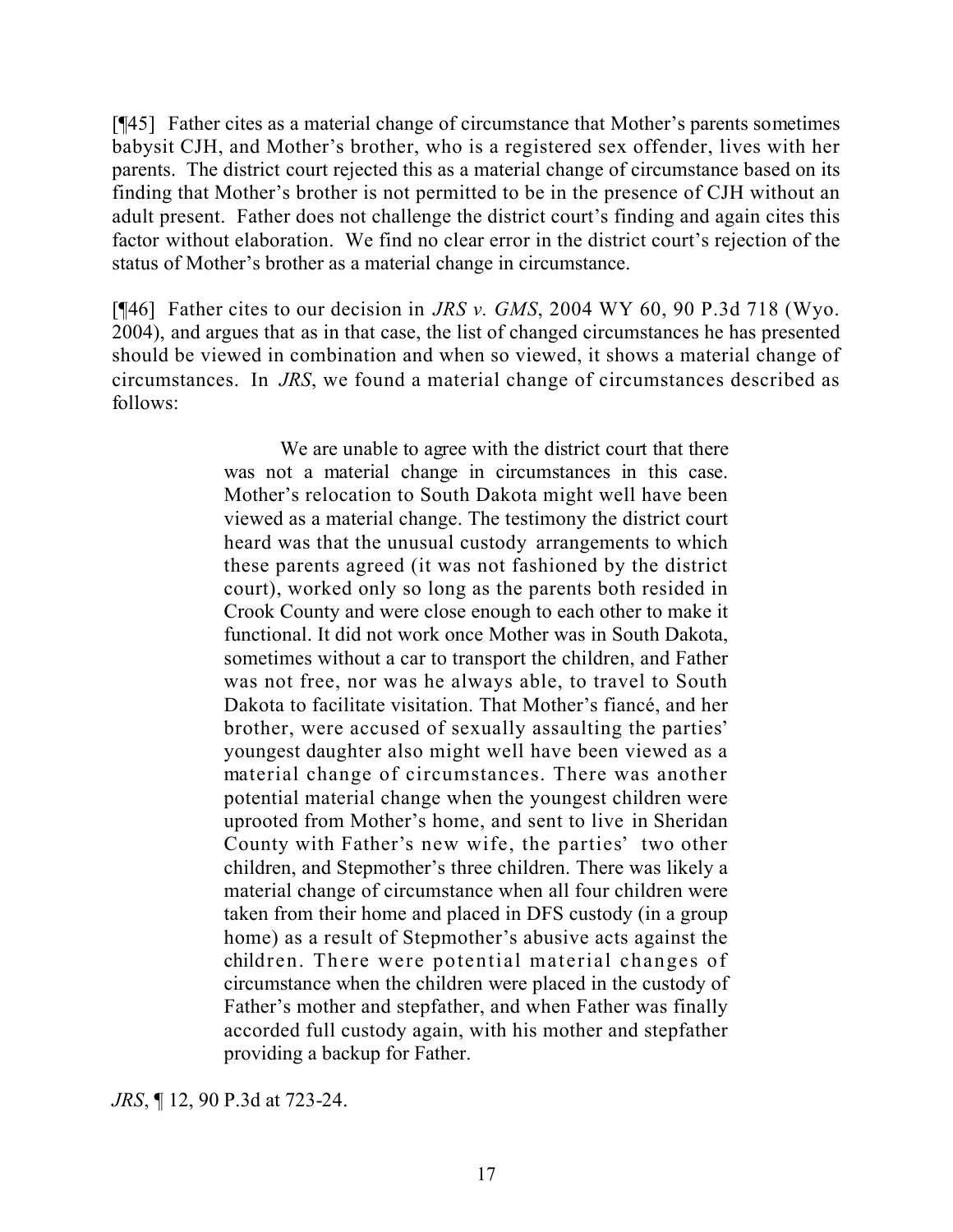[¶47] *JRS* is distinguishable from the present case. In *JRS*, the changes, such as the children's exposure to abusive persons, were not isolated and remote, but were continuing concerns. *JRS*, ¶ 12, 90 P.3d at 723-24. Moreover, the parties had a shared custody arrangement that had become unworkable with the mother's relocation. *Id.*

[¶48] Father's request for a custody modification in this case, on the other hand, more closely resembles the request we reviewed in *Morris*, presenting more of a generalized attack on Mother's judgment and quality as a parent than a genuine material change of circumstances. In *Morris*, the father petitioned for a modification of custody citing grounds such as the mother's frequent moves, the mother's numerous romantic relationships, the mother's inattention to the children's hygiene, and the mother's leaving of the children in the care of others too often. *Morris*, ¶¶ 17-24, 170 P.3d at 91-93. We upheld the district court's denial of a custody modification, observing:

> Much of Father's case focused on proving he was a better parent than Mother. His arguments would have been appropriate in an initial custody determination. However, the standard is different in a modification proceeding because changes in custody are not favored and should not be granted except in clear cases. *See, e.g., Leitner v. Lonabaugh*, 402 P.2d 713, 718-19 (Wyo. 1965). As we said in *CLH*, ¶ 9, 129 P.3d at 877: "Under the principles of res judicata, a court does not have the discretion to reopen a custody order simply because, looking at the best interests of the child, it believes it can make a better decision than was made in the prior custody order." Father, thus, had the burden of establishing a material change of circumstances before the best interest analysis was appropriate. *Id.*, ¶ 11, 129 P.3d at 877. *See also, Selvey v. Selvey*, 2004 WY 166, ¶ 16, 102 P.3d 210, 214-15 (Wyo. 2004). On this record, we hold the district court could have reasonably concluded Father failed to establish a material change of circumstances. Consequently, it did not abuse its discretion by denying Father's request for a change of custody.

*Morris*, ¶ 27, 170 P.3d at 93.

[¶49] The Guardian Ad Litem (GAL) appointed in this case advised the district court that she found CJH to be a happy, content, well cared for, and intelligent child who understands the relationships between and among CJH, CJH's mother, CJH's father, CJH's siblings and CJH's stepfather. She also testified that both Mother and Father are good parents and she was not alarmed by anything in the parenting of either party. A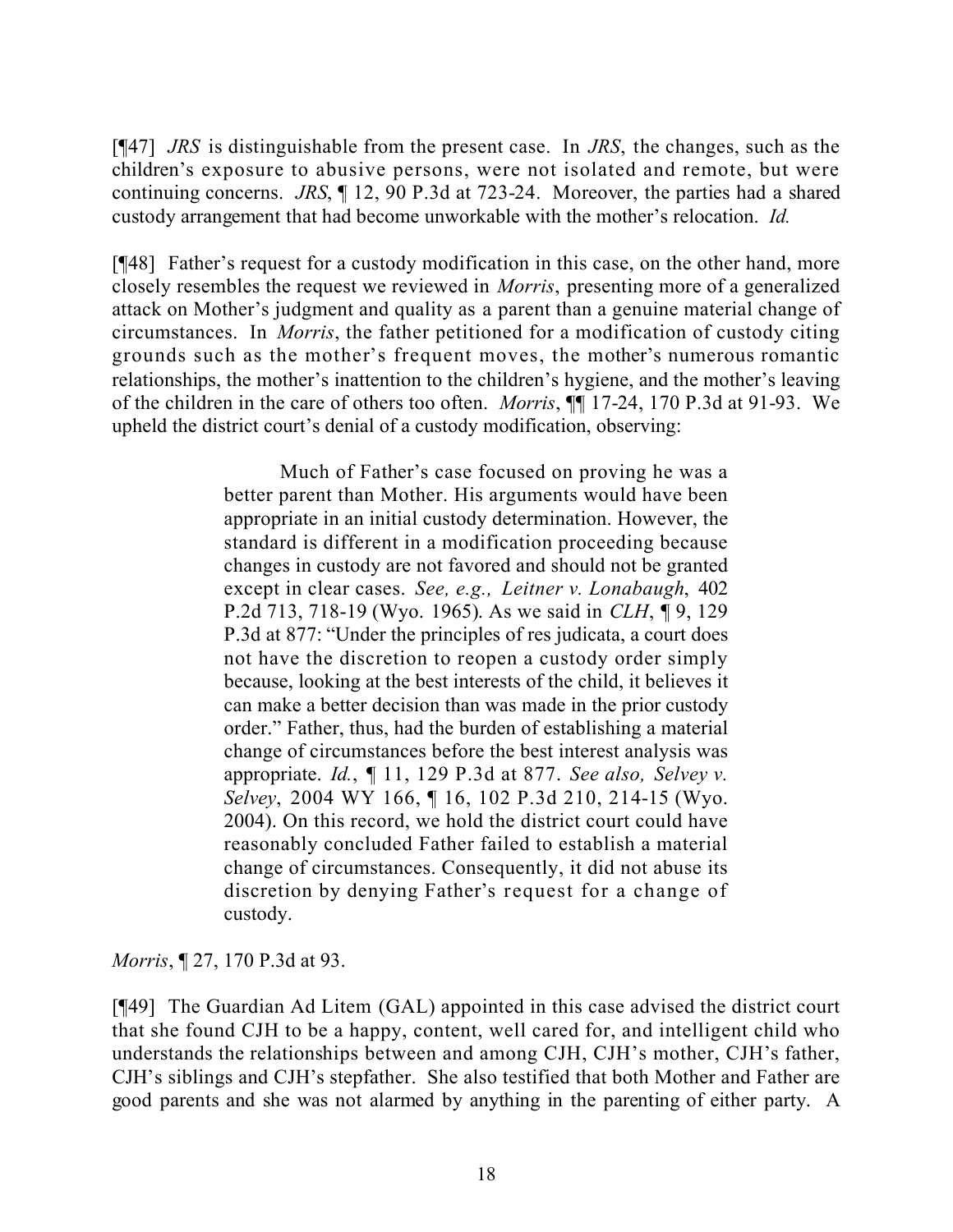concern repeatedly cited by the GAL was the impact of splitting CJH from his halfsiblings, that is Mother's two children from separate fathers. She advised the district court:

> I weigh very heavily and I think all courts weigh heavily the relationship between the child in question today, [CJH], and his half-brothers. . . . [CJH], for his three almost four years has lived with J., his almost five-year-old brother, and for almost a year now little [CJH] has lived with his almost oneyear-old brother K.

\* \* \* \*

. . . I just haven't heard anything alone that worries me, troubles me as much as what do we do about half-siblings living 14 hours apart.

[¶50] The district court found that Father had failed to prove a material change of circumstances since entry of the parties' divorce decree. With respect to changing CJH's family unit, the district court more particularly found that Father "failed to prove factors sufficient to justify 'splitting' custody with [CJH]'s older (half-blood) sibling and [CJH]'s younger (half-blood) sibling."

[¶51] We find no clear error in the district court's determination that Father did not prove a material change in circumstances that would justify a custody modification. Because Father did not prove a material change of circumstances, we need not consider whether a modification would be in the child's best interest. *See TLJ*, ¶ 8, 129 P.3d at 876 (court will not address the best interests test unless and until a material change of circumstances is shown).

## **B. Alleged Errors in Evidentiary Rulings**

## **1. Mother's Testimony as to Statements by Allergist**

[¶52] Mother testified that the allergist recommended that cats not be permitted to sleep in CJH's room, but otherwise he was not concerned with removing pets from the home. The district court admitted this testimony over Father's objection, ruling that it was excepted from the hearsay rule under W.R.E. 803(4) as a statement made for the purpose of medical diagnosis or treatment. Father appeals the evidentiary ruling.

[¶53] We agree that the district court erred in admitting Mother's testimony concerning the allergist's statements. W.R.E. 803(4) applies only to statements made by the person seeking medical treatment and not to statements made by the person providing medical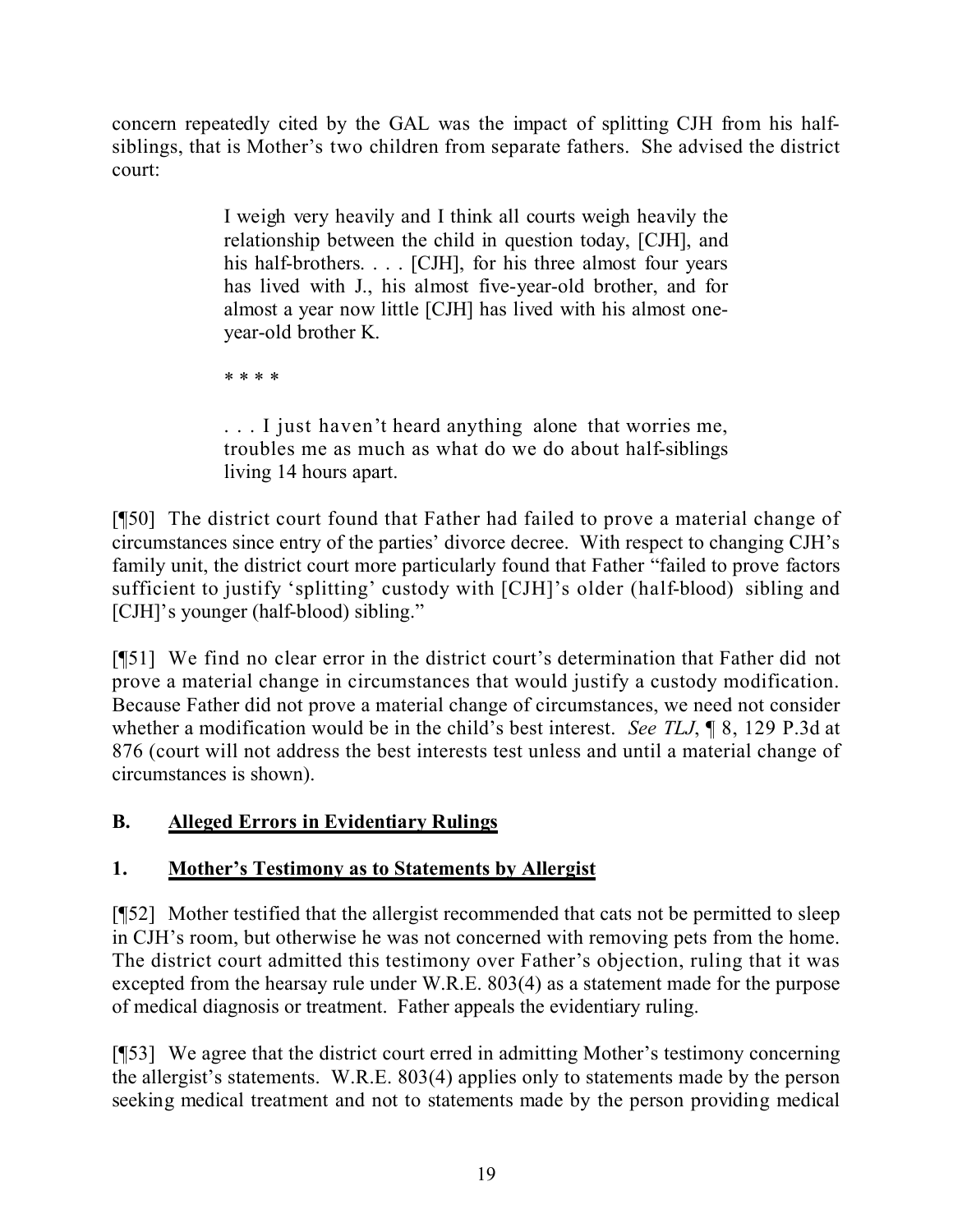care. *Field v. Trigg County Hosp., Inc.*, 386 F.3d 729, 735-36 (6th Cir. 2004); *Bombard v. Fort Wayne Newspapers, Inc.*, 92 F.3d 560, 564 (7th Cir. 1996). Nonetheless, as we noted above, Father did not meet his burden of showing that Mother's keeping of pets in the home and giving CJH allergy medications was a material change of circumstances detrimental to CJH. Father questioned Mother's actions, but he presented no evidence concerning CJH's allergies or any consequences to CJH as a result of Mother's decisions. Thus, even if the statements attributed to the allergist are excluded, the record supports the district court's decision, and the admission of the testimony was harmless.

### **2. Exclusion of Criminal Record of Mother's Current Husband**

[¶54] The district court allowed testimony concerning the criminal history of Mother's current husband, but excluded certain of the records. Father's attorney argued to the district court for the admission of these records on the following ground:

> [M]y purpose for offering them is that the witness had a total disregard of what her boyfriend, then fiancé, then husband's criminal background was even up to the point of last December, although she was leaving my client's young son in the care of this man. That's my purpose, your Honor.

[¶55] In response, the district court explained its decision to exclude the criminal records:

> Here's where I see the disconnect and this is specific to the admission of these documents as exhibits. The disconnect is that a witness, the Respondent, has testified to the extent of her knowledge of her husband's back – criminal background. She has told us she knows about speeding tickets, she told us she knows about a conviction or an arrest for drug paraphernalia, she has told us about open container, she has told us she knows something about a drunk driving and a conviction where he was on supervised probation.

[¶56] The record thus shows that when Father offered the documented criminal record of Mother's current husband into evidence, there had already been testimony concerning much of that husband's criminal conduct and history. Moreover, Mother testified, "I knew of a criminal record, but I didn't exactly know the details of it." Father's attorney argued for the admission of the record to show what Mother had failed to properly consider and understand her husband's criminal history before leaving CJH in his care. Father's attorney repeated this in closing argument, stating that it was not necessarily the nature of the husband's criminal conduct that was important, but Mother's poor judgment in not inquiring into the details of that history. Given that Father was permitted to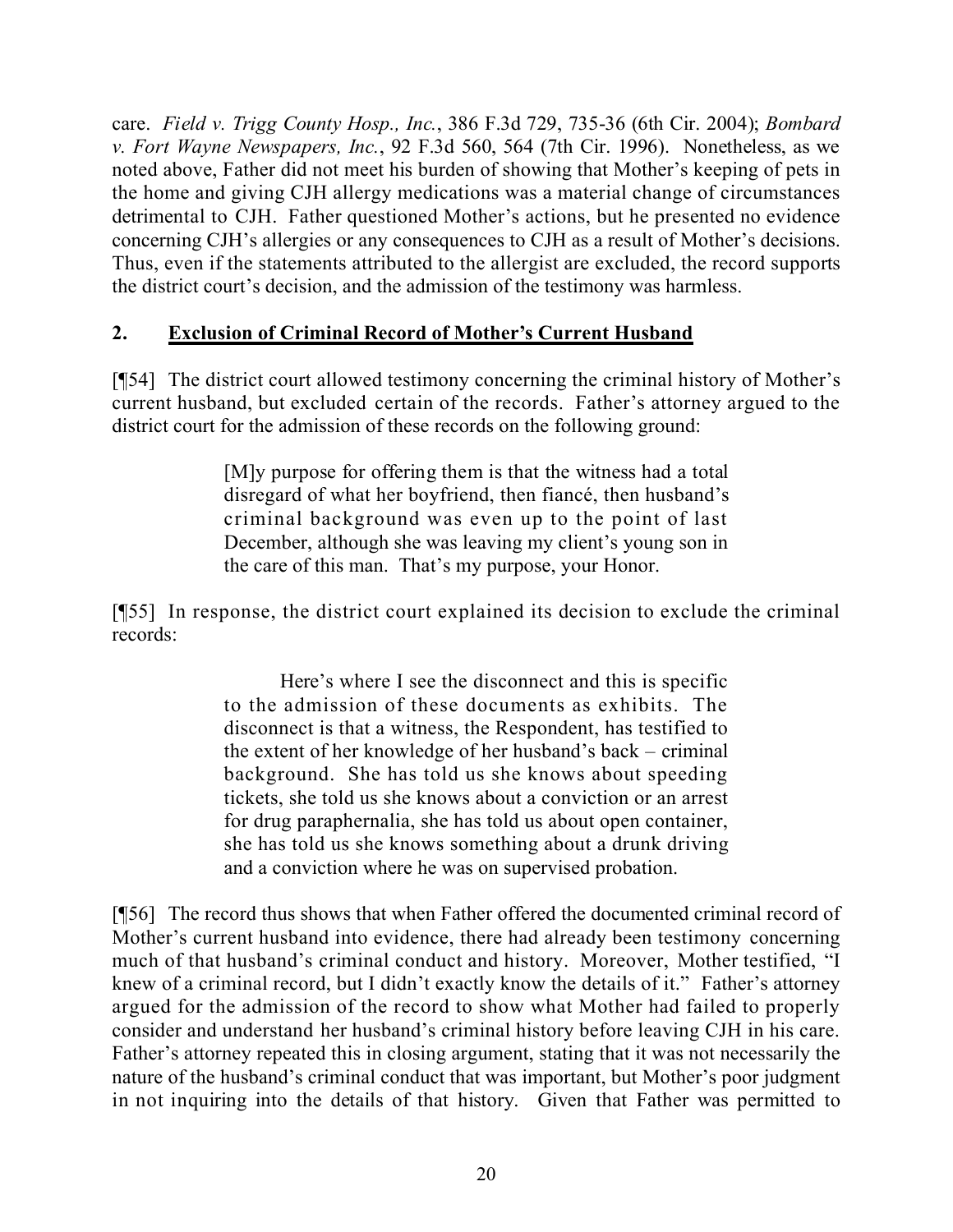establish that Mother's husband had a criminal history and that Mother had not questioned or looked into that history, we can see no possible harm to Father's case in the exclusion of the written record itself.

[¶57] Father was permitted the opportunity to submit the evidence he needed to support his argument that the current husband's criminal background and Mother's failure to research that background was a material change in circumstances. Where the district court found that Father had failed in his proof was in presenting any evidence that Mother's "current spouse has ever jeopardized the safety and well-being of [CJH] when the child is left in his care." Father has not shown that having the current spouse's documented criminal record would have altered the district court's ultimate finding, and the exclusion of the evidence was thus harmless, if indeed it was error.

### **C. Award of Attorney's Fees and Costs to Mother**

[¶58] The district court awarded Mother \$4,680.00 in attorney fees and costs. On appeal, Father does not challenge the reasonableness of this award, but instead argues the award was improper because: 1) Mother was in the wrong and was responsible for circumstances that "literally shock the conscience as to their impact on the safety of a three year old child;" and 2) the award was necessarily arbitrary because there are no statutory or common law factors guiding a district court's discretion in determining whether an award of fees and costs is necessary to enable the defending party to carry on or defend the action.

[¶59] Wyo. Stat. Ann. § 20-2-111 (LexisNexis 2011) authorizes a court in this type of proceeding to "require either party to pay any sum necessary to enable the other to carry on or defend the action[.]" This Court has interpreted this provision, and in particular the term "necessary," as follows:

> The award of attorney's fees in cases such as this is not designed to punish one party or the other, it is only designed to allow for the payment of such attorney's fees, within the sound discretion of the district court, in those circumstances where the expenditures become "necessary" for a party because that party has no choice but to incur the expenses in defending against, or pursuing, a complaint for divorce. In such cases a party does not act voluntarily to incur rather large attorney's fees such as those at issue here, but rather because such expenditures are made essential given the circumstances.

*McMurry v. McMurry*, 2010 WY 163, ¶ 19, 245 P.3d 316, 322 (Wyo. 2010).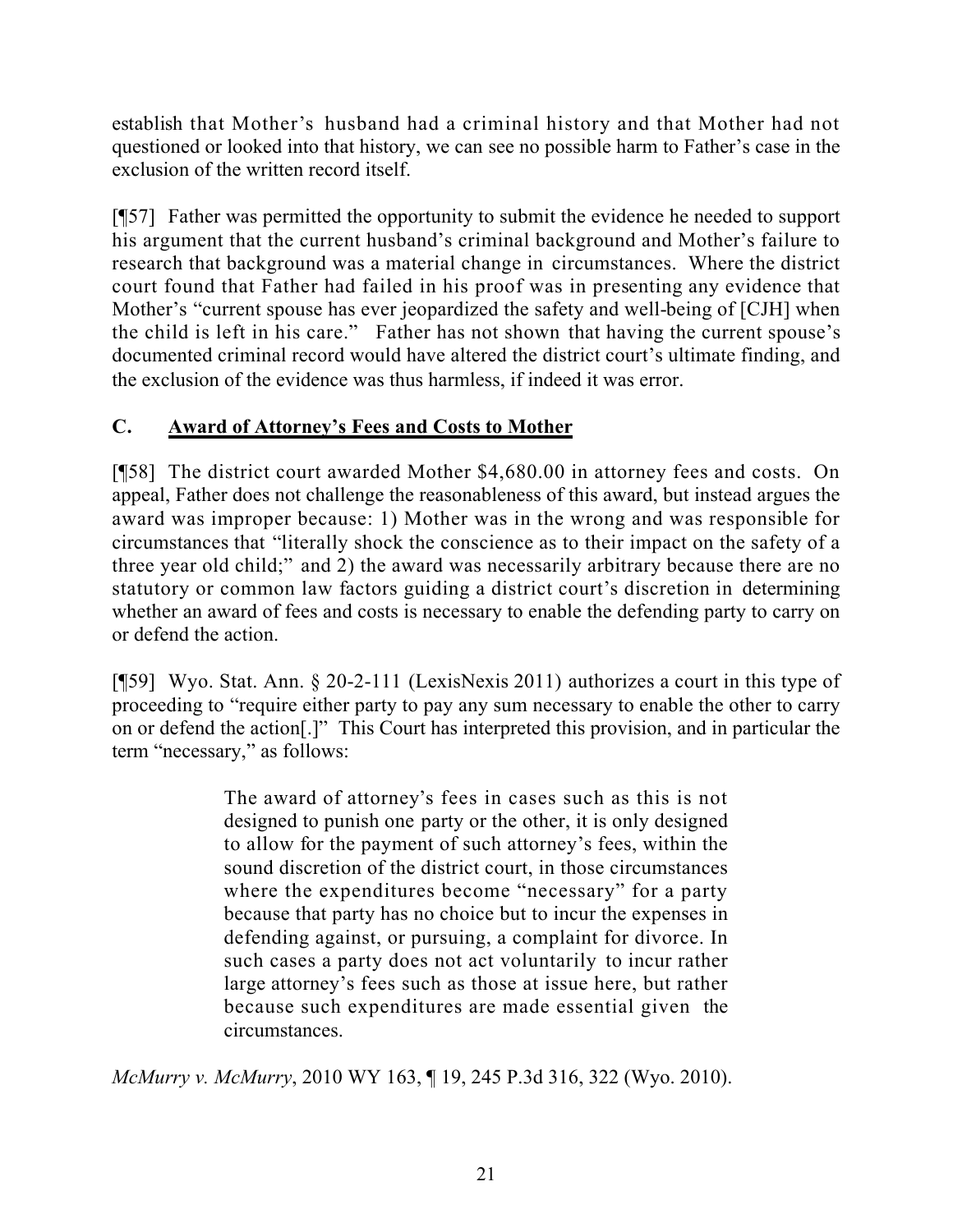[¶60] As also noted in our decision in *McMurry*, our definition of judicial discretion is longstanding and provides the standard against which we will measure a district court's exercise of its discretion.

> Judicial discretion is a composite of many things, among which are conclusions drawn from objective criteria; it means a sound judgment exercised with regard to what is right under the circumstances and without doing so arbitrarily or capriciously.

*McMurry*, ¶ 19, 245 P.3d at 322 (quoting *Vaughn v. State*, 962 P.2d 149, 151 (Wyo. 1998)).

[¶61] With respect to Father's first argument against the district court's award of fees and costs, Father did not prove a material change of circumstances detrimental to the interests of CJH. The GAL found no behavior on the part of Mother that would shock the court's conscience, and the district court likewise found no such behavior. We have upheld the district court's determination, and we thus reject Father's first argument that the award was unjustified because the modification proceeding was Mother's fault.

[¶62] With respect to the district court's exercise of discretion in awarding fees, we believe our precedent is clear and provides sufficient guidance to determine whether a court has abused its discretion with an award of fees. In this case, Father made the decision to file a petition to modify custody, and Mother was required to defend against that petition. The district court awarded only those costs it determined were necessarily incurred in defending against the petition, and we find no abuse of discretion in the award $^1$ 

### **CONCLUSION**

[¶63] The clause in the parties' divorce decree providing that either parties' relocation outside Wyoming would constitute a material change of circumstances justifying consideration of custody modification was invalid as speculative, and the district court properly disregarded the provision. We further find Father was not prejudiced by the appealed evidentiary rulings, and we find no clear error in the court's determination that Father had not proven a material change of circumstances warranting a custody

<sup>&</sup>lt;sup>1</sup> We are not persuaded by Father's argument that the parties' relocation stipulation should preclude an award of fees in this case. Father continued with his petition after the district court found the relocation stipulation alone was not sufficient for the court to find a material change of circumstance, after Mother disputed the validity of the relocation provision, and after Mother returned to Wyoming. It is simply untenable that Father continued pursuit of his petition based on a perceived agreement between the parties that modification was in order.